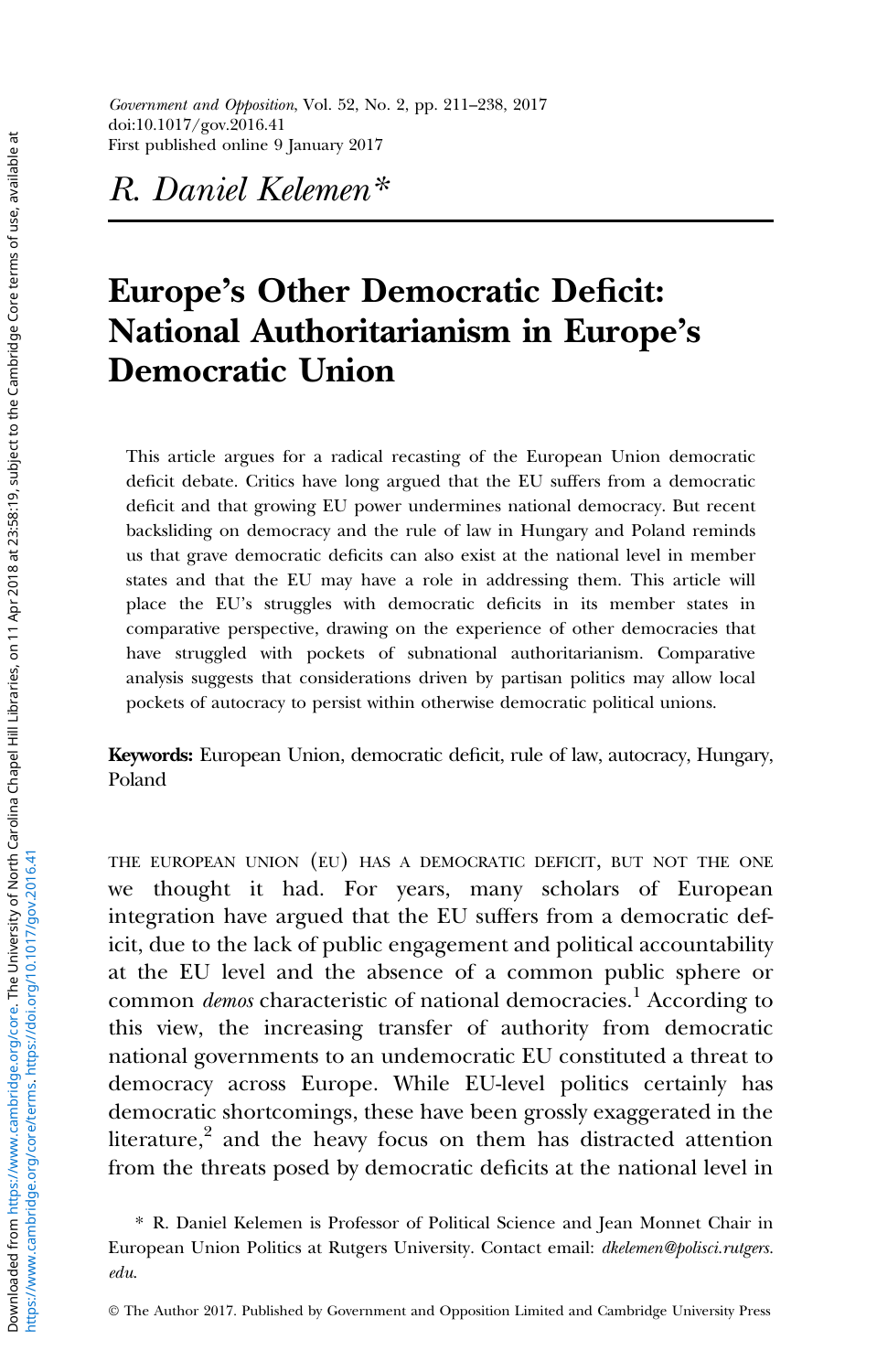some EU member states. With some EU member states now sliding towards authoritarianism, we can look back with nostalgia on the days when scholars believed the greatest threats to democracy in Europe stemmed from the EU's own democratic shortcomings. Today, clearly, the greatest threats to democracy in Europe are found not at the EU level, but at the national level in the EU's nascent autocracies.

From its inception, the EU was conceived as a union of democracies, and it eventually made it explicit that states wishing to join the union would have to possess 'stable institutions guaranteeing democracy, the rule of law, human rights and respect for and protection of minorities'. <sup>3</sup> European leaders understood that national democracies would vary in profound ways, and they did not presume to impose a uniform model of democracy. Yet, member states did commit themselves in the EU treaties (Treaty on European Union  $(TEU)$ ,<sup>4</sup> Article 2) to uphold a set of core values, including democracy, pluralism and the rule of law, and they established a mechanism (TEU, Article 7) to sanction states that breached these democratic values in serious and persistent ways.<sup>5</sup> Recent episodes of 'democratic backsliding' <sup>6</sup> in Hungary, Poland, Romania, Bulgaria, Slovenia and other EU member states<sup>7</sup> have led many observers to conclude that these core democratic values were under threat. These developments remind us that the EU may have a vital role to play in defending democracy and the rule of law in member states where these values are endangered (Closa et al. 2014; Müller [2013a;](#page-26-0) Sedelmeier [2014](#page-27-0)).

This article argues for a radical recasting of the democratic deficit debate. Rather than focusing on exaggerated claims of how the EU's democratic shortcomings threaten national democracies, scholars should examine how and why profound democratic deficits at the national level – bordering on authoritarianism – emerge and persist within Europe's quasi-federal union that professes a commitment to democracy. Viewing the EU's democratic deficit from this perspective pushes us to ask a different set of questions from those emphasized in the traditional democratic deficit literature: How could it be that a union that sets democracy as an explicit condition for membership would tolerate the slide to autocracy of one or more of its member states? Why has the EU not done more to defend democracy at the national level? What explains differences in the EU's reaction to democratic backsliding in various cases, such as Romania, Hungary and Poland?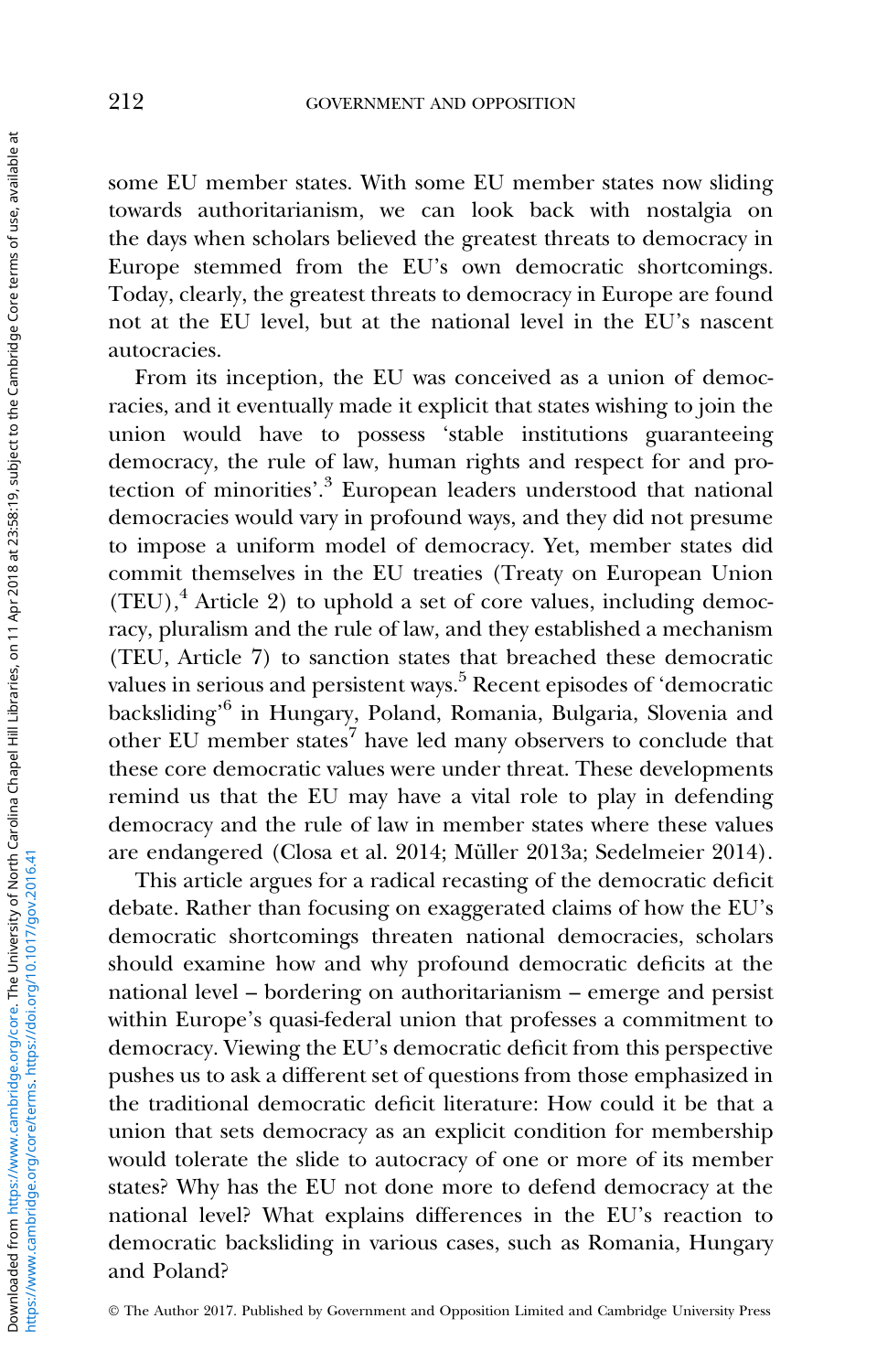Approaching the democratic deficit question from this perspective not only raises new questions, it also opens us to the insights of a rich literature in comparative politics that explains the persistence of authoritarian enclaves within democratic unions. Many EU scholars have reacted with understandable dismay at the democratic backsliding experienced by some EU member states and at the EU's seeming inability to prevent it. Jan-Werner Müller sums up the troubling question many observers have in mind when he asks, 'Could there be a dictatorship in an EU member state?' (Müller [2013a](#page-26-0): 138). While such a development would be deeply troubling, the comparative politics literature suggests we should hardly find it surprising. This literature highlights the fact that soft versions of authoritarianism can persist at the state level for years in polities that are democratic at the federal level. This literature explores the conditions under which state-level authoritarianism can survive within a broader democratic union and the conditions under which the overarching democratic regime is likely to intervene to defend democracy at the state level. This article demonstrates that the same factors that explain the survival of authoritarian enclaves in the comparative politics literature also shed light on the EU's reaction to democratic backsliding in EU member states – and why this reaction has differed in various cases.

Considerations relating to partisan politics provide the most powerful explanation of why the EU has tolerated democratic backsliding in Hungary since 2010, while also explaining the EU's somewhat more robust reaction to threats to democracy in Poland since 2015. The comparative literature also highlights the impact of a second, related factor – rentierism – in explaining why financial support from the EU can help sustain regimes even as they erode democracy and the rule of law – in effect subsidizing authoritarianism. One central claim advanced in this article is that there may be a linkage between recent increases in democracy at the EU level and the erosion of democracy in some member states: as EU-level politics become more democratic and partisan, with EU-level political parties in the European Parliament (hereafter Europarties) gaining greater power, incentives intensify for the leaders of Europarties to protect national autocrats who deliver votes to their coalition at the EU level. At the same time, EU-level party politics is not developed to a point where Europarties can intervene directly to support the democratic opposition to a local autocrat.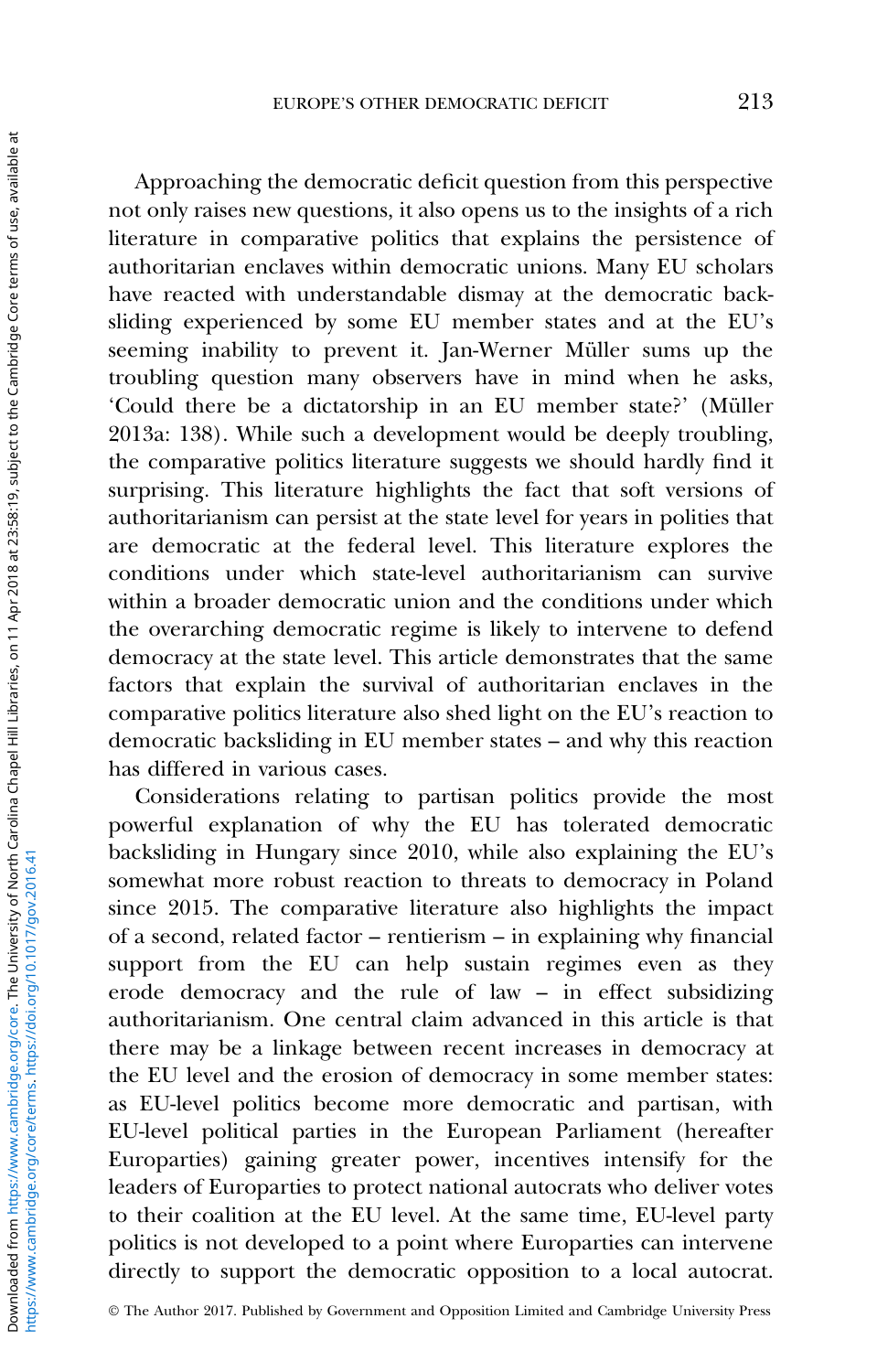In other words, the EU is trapped in what I term an 'authoritarian equilibrium', with just enough partisan politics at the EU level to coddle local autocrats, but not enough to topple them. Thus, ironically, encouraging more partisan politics at the EU level in an effort to address the EU's supposed democratic deficit may inadvertently help perpetuate autocracy at the national level.

The remainder of this article is divided into three sections. First, the theory section reviews comparative politics literature on subnational authoritarianism within federal democracies, focusing on why authoritarian enclaves at the state level persist, why democratization at the federal level can encourage their persistence, and the conditions under which the federal level is likely to intervene to defend democracy. It also argues that this theoretical perspective can explain the EU's reaction to democratic backsliding by member governments and briefly discusses why alternative explanations are less convincing. The next section applies this analysis to the contemporary EU, focusing on case studies of the EU's reaction to recent developments in Hungary and Poland. The final section concludes.

# THEORY: ON THE PERSISTENCE OF AUTHORITARIAN ENCLAVES IN DEMOCRATIC POLITIES

The comparative politics literature on democratization demonstrates that it is common for authoritarian enclaves to persist at the subnational (i.e. state) level within regimes that become democratic at the national (i.e. federal) level (Benton [2012](#page-23-0); Gervasoni [2010;](#page-25-0) Gibson [2005, 2012;](#page-25-0) Giraudy [2015\)](#page-25-0). As Gibson puts it:

Subnational authoritarianism is a fact of life in most democracies in the developing and post-communist world. It was also a massive fact of U.S. political life until the unravelling of hegemonic party regimes in the South in the middle years of the twentieth century. A look at democratic countries around the world will thus reveal the unevenness of the territorial distribution of the practices and institutions of democracy within the nation-state. (Gibson [2005](#page-25-0): 104)8

Likewise, as Gervasoni ([2010](#page-25-0): 302) notes, 'From Brazil to India to Russia, countries often show remarkable heterogeneity in the degree to which their subnational units are democratic. During the 1990s several scholars highlighted the existence of subnational authoritarian enclaves within national-level democracies especially in large,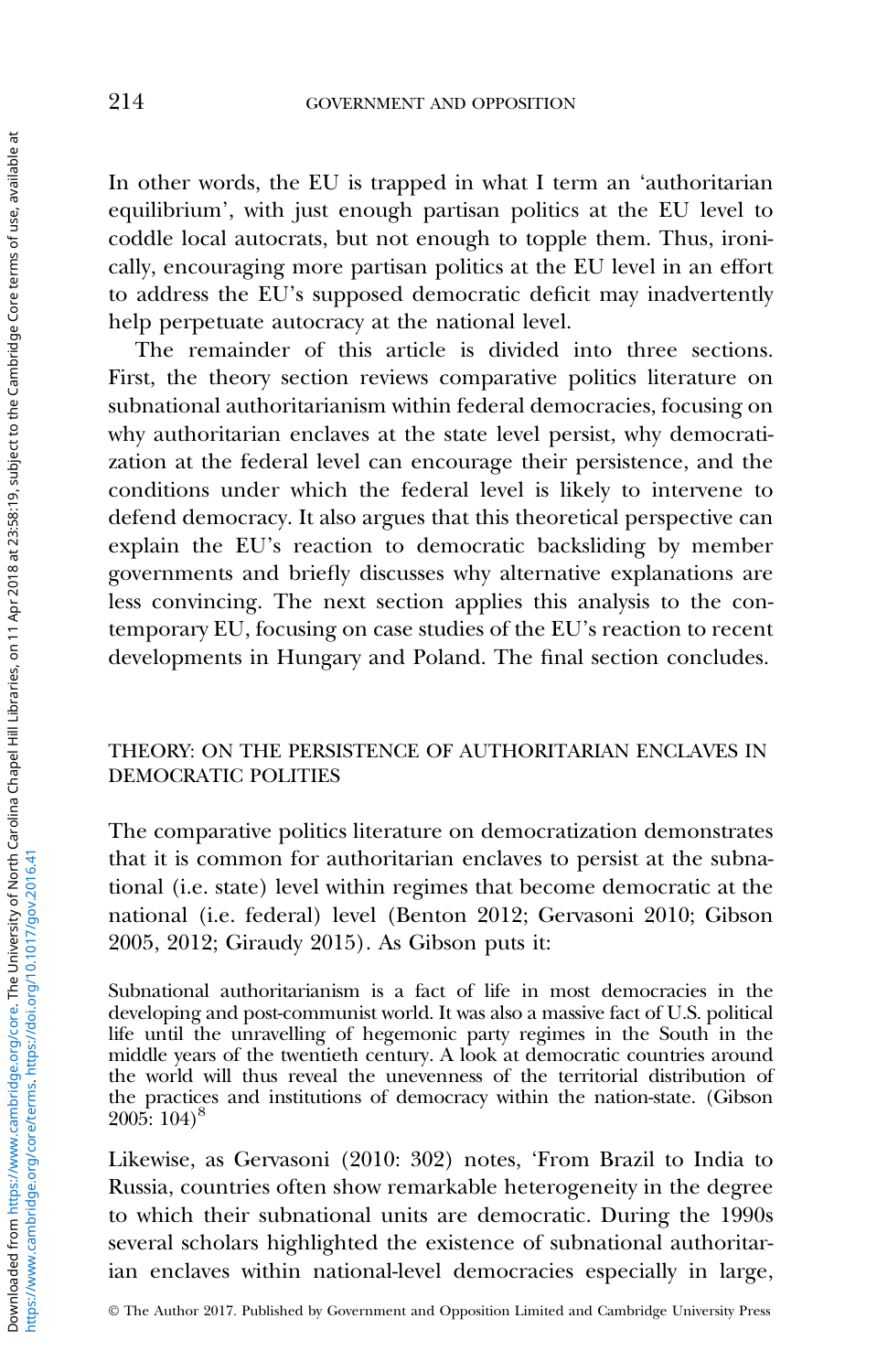heterogeneous, third-wave federations' (see also Chavez [2003](#page-23-0); Fox [1994;](#page-24-0) McMann [2006](#page-25-0); O'Donnell [1993;](#page-26-0) Snyder [1999](#page-27-0)). In other words, not only are variations in the degree of democracy across subunits within states common, they are particularly common in large, heterogeneous federations. If such variations are common within national polities of this type, we should only expect them to be more common in the context of the large, supranational, quasi-federal and highly heterogeneous EU.

The literature on regime juxtaposition also points to what type of authoritarian enclaves are likely to emerge in the context of democratic federations. Because these regimes are embedded within a federal (or supranational) democracy, they are likely to be not particularly repressive, but rather hybrid regimes that scholars variously refer to as 'illiberal democracies', 'competitive authoritarianisms' and 'electoral authoritarianisms' (Gervasoni [2010](#page-25-0): 314). The existence of federal democracy and the possibility of federal intervention give state leaders 'strong reasons to avoid blatantly authoritarian practices, which … increase the likelihood of a federal intervention' (Gervasoni [2010](#page-25-0): 314). Instead, leaders of these illiberal, semi-authoritarian states 'resort to subtle means to restrict democracy. Elections are held and ballots are counted fairly, but incumbents massively outspend challengers; the local media are formally independent but are bought off to bias coverage in favor of the ruling party; dissidents are not jailed, just excluded from coveted public jobs' (Gervasoni [2010:](#page-25-0) 314). The comparative politics literature on 'regime juxtaposition' does not simply highlight the existence of such authoritarian enclaves, it also explains why they persist and the conditions under which federal actors may intervene to promote democratization.

## Why Authoritarianism Survives in Democratic Unions

To understand why authoritarian enclaves can persist within democratic federations, we must first turn to party politics. Where authoritarian state leaders belong to partisan coalitions at the federal level, their co-partisans may be willing to block federal action against them. As Gibson [\(2005:](#page-25-0) 107) explains, 'Authoritarian provincial political elites, with their abundant supplies of voters and legislators, can be important members of national governing coalitions', and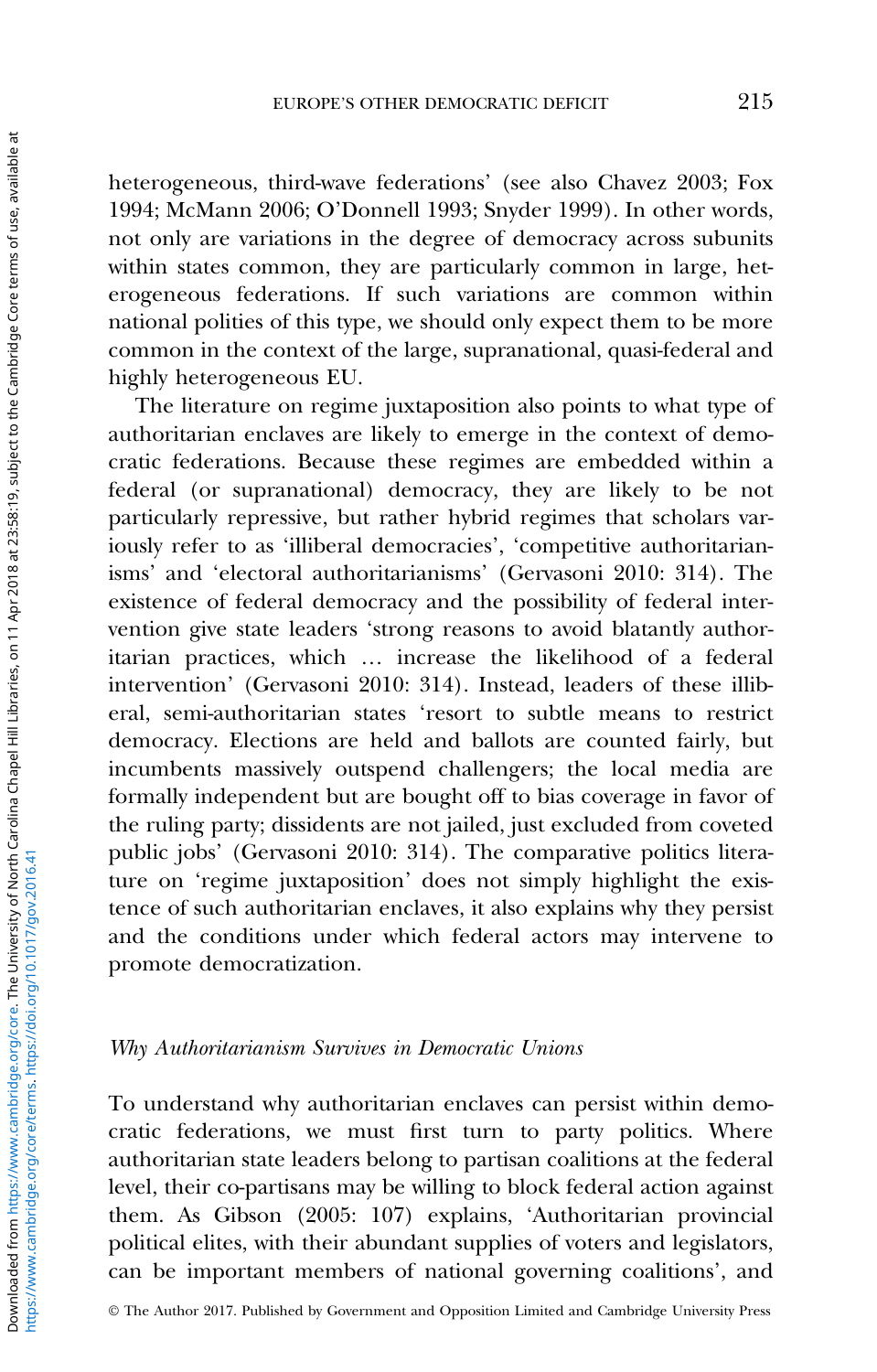'This increased their leverage and helped put concerns about the authoritarian nature of the local interlocutor on the back burner of the national party's agenda.' In short, democratic leaders at the federal or union level may overlook concerns about the authoritarian nature of rule in member states so long as the local authoritarian delivers needed votes to their coalition in the federal legislature. For this reason, perversely, increasing democratization at the federal level may help to entrench authoritarian rule at the state level. As Gibson ([2005](#page-25-0): 107) explains, 'with national democratization often came the consolidation of provincial authoritarianism. Democratic transitions, while transforming politics at the national level, create little pressure for subnational democratization. In fact, they often hinder it.' Thus, enhancing partisan, democratic politics at the federal level may end up perpetuating autocracy at the state level.

In addition to partisan politics, fiscal dynamics within multilevel polities may help perpetuate state-level authoritarianism. As Gervasoni ([2010](#page-25-0)) explains, local authoritarians may use federal transfers to support clientelist systems that perpetuate their rule. Given the typical dynamics of fiscal transfers in federal systems, states with less developed economies will tend to be major recipients of federal transfers. Where authoritarian enclaves are located in such less developed states, these local authoritarian regimes will be able to rely substantially on federal funds, rather than on their own tax base, to finance their regime. As Gervasoni ([2010](#page-25-0): 303) puts it, 'These rentier subnational states, like their resource-based national counterparts, are likely to sustain less democratic regimes because incumbents can rely on their privileged fiscal position to restrict political competition and weaken institutional limitations on their power.' Even the best-intentioned federal fiscal transfer programmes may inadvertently sustain subnational autocracy, and federal democratic leaders may find themselves in the perverse position of funding subnational regimes that openly defy democratic norms.

# When Does the Union Intervene?

Just as federal partisan politics may help protect local authoritarians under some conditions, under other conditions it can help bring them down. As Gibson ([2005](#page-25-0): 108) emphasizes, in order to maintain their grip on power in the context of a democratic union, local

© The Author 2017. Published by Government and Opposition Limited and Cambridge University Press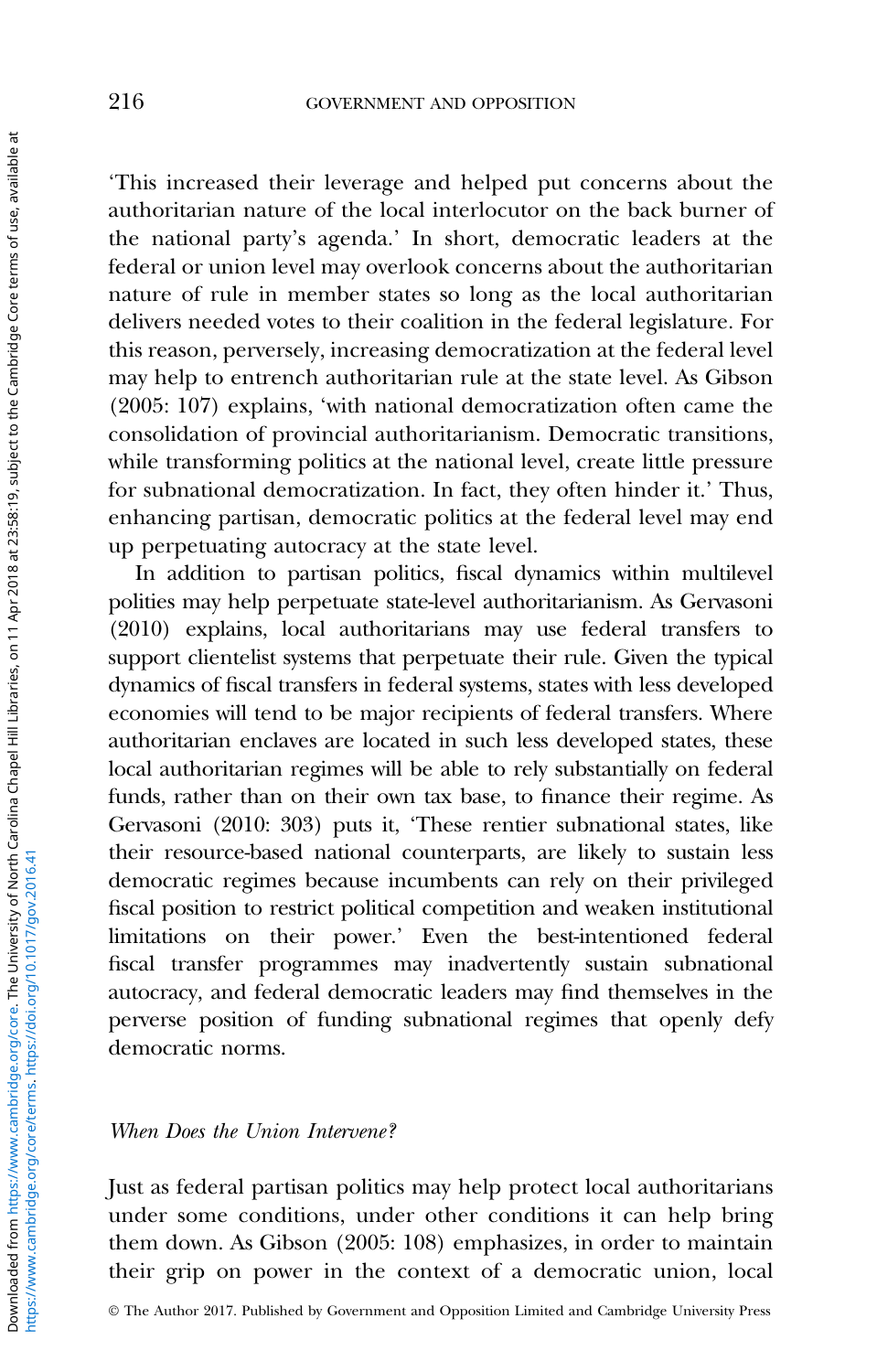authoritarians will strive to maintain 'boundary control' by maximizing their influence over local politics and depriving the local opposition of access to allies and resources at the federal level. However, if the local opposition and federal allies are able to overcome this boundary control, they may be able to dislodge the local autocrat and restore pluralism in state politics. When federal parties who oppose the local authoritarian party intervene to support beleaguered local opposition parties, they may bring resources the opposition needs to break the local authoritarian's grip on power. And, as Giraudy ([2010](#page-25-0): 72) emphasizes, other strategic considerations may also come into play for national parties: for instance, federal leaders who had supported a local authoritarian may withdraw that support or demand reforms if the local autocrat's behaviour becomes so egregious that it imposes political and reputational costs on the national leaders.

# Implications for the European Union: The EU's Authoritarian Equilibrium

While the literature on regime juxtaposition has primarily focused on countries such as Argentina, Mexico and the late nineteenth-century US (Gibson 2012), it has clear implications for the EU as well. This perspective sheds light both on why the EU might tolerate the rise of an electoral authoritarian regime in a member state and on the conditions under which the EU might intervene to defend democracy. In the EU, as in other multilevel polities, party politics is crucial for the survival of state-level authoritarian regimes, and party politics may – under certain conditions – help to dislodge them. In short, one would expect that where an authoritarian leader in an EU member state delivers votes to an EU-level political coalition – such as a party group in the European Parliament – its EU-level co-partisans will have incentives to tolerate its democratic backsliding and shield it from EU sanctions. To be sure, if a local authoritarian went too far – for instance by jailing opposition leaders or engaging in blatant human rights abuses – it could become an electoral liability for its co-partisans in Strasbourg and national capitals and lose their protection. As noted above, for this reason, local authoritarians tend to 'resort to subtle means to restrict democracy' (Gervasoni [2010:](#page-25-0) 314).

This perspective also points to a potential irony in EU politics: efforts to make EU-level politics more democratic may discourage the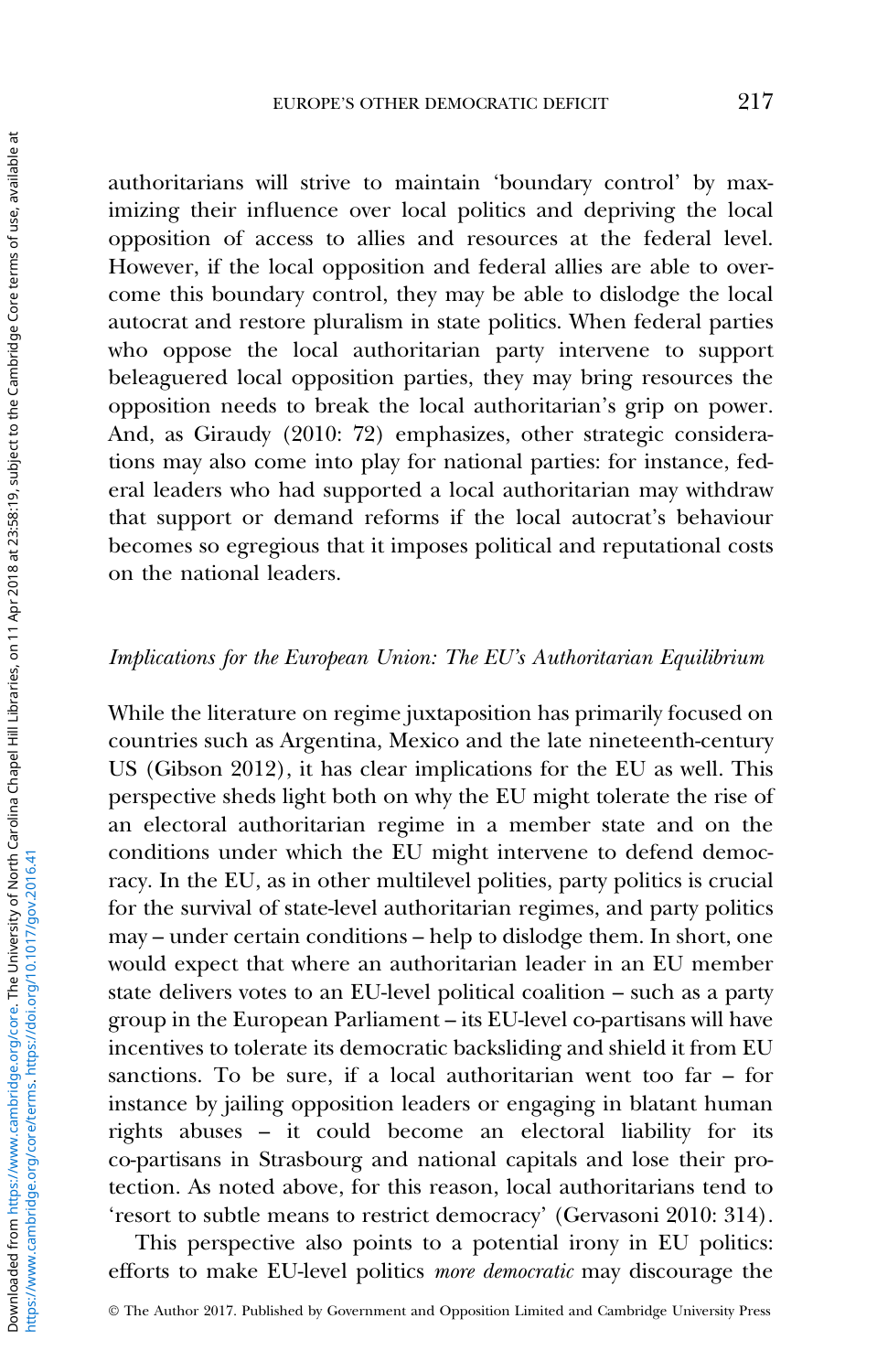EU from intervening if a member state becomes less democratic. Increasing the legislative power of the European Parliament and giving it more control over the selection of the Commission president<sup>9</sup> gives Europarties a greater incentive to tolerate democratic backsliding by governments that deliver votes to their coalitions in the European Parliament.

Pulling together these theoretical expectations suggests why the EU may now be trapped in an authoritarian equilibrium: at this early stage in the development of EU democracy, there is enough partisan politics at the EU level that Europarties are willing to defend local authoritarians who are members of their coalitions in the European Parliament (see also Sedelmeier [2014:](#page-27-0) 119 on this point). However, partisan politics at the EU level has not developed to the extent that Europarties provide direct material support to local opposition parties. Autocratic governments at the national level do not need to solicit much in the way of material support from their federal copartisans. By dint of their control of the state and their ability to channel EU funding to favoured interests, they already control substantial material resources. It is enough for their federal co-partisans to defend their rule publicly and to shield them from intervention by federal institutions. By contrast, local oppositions – deprived of needed resources by the hegemonic party – need sympathetic federal parties to intervene in local politics by providing material support. However, in the contemporary EU context, such intervention would be viewed as illegitimate external meddling in a national democracy. Indeed, it is illegal for EU-level political parties or their foundations to fund national parties.<sup>10</sup> Tying this together, we can see, perversely, that the EU has developed just enough EU-level partisan politics to help protect local authoritarians, but not enough to support local democratic oppositions.

# Alternative Explanations

While the partisan dynamics discussed above provide the most powerful explanation of when and why the EU may tolerate democratic backsliding by member governments, partisan politics is certainly not the only factor that influences the EU's reactions. First, as legal scholars and theorists have rightly emphasized, the EU's failure to do more to combat democratic backsliding by governments can in part be attributed to the weaknesses of the legal tools it has available to

© The Author 2017. Published by Government and Opposition Limited and Cambridge University Press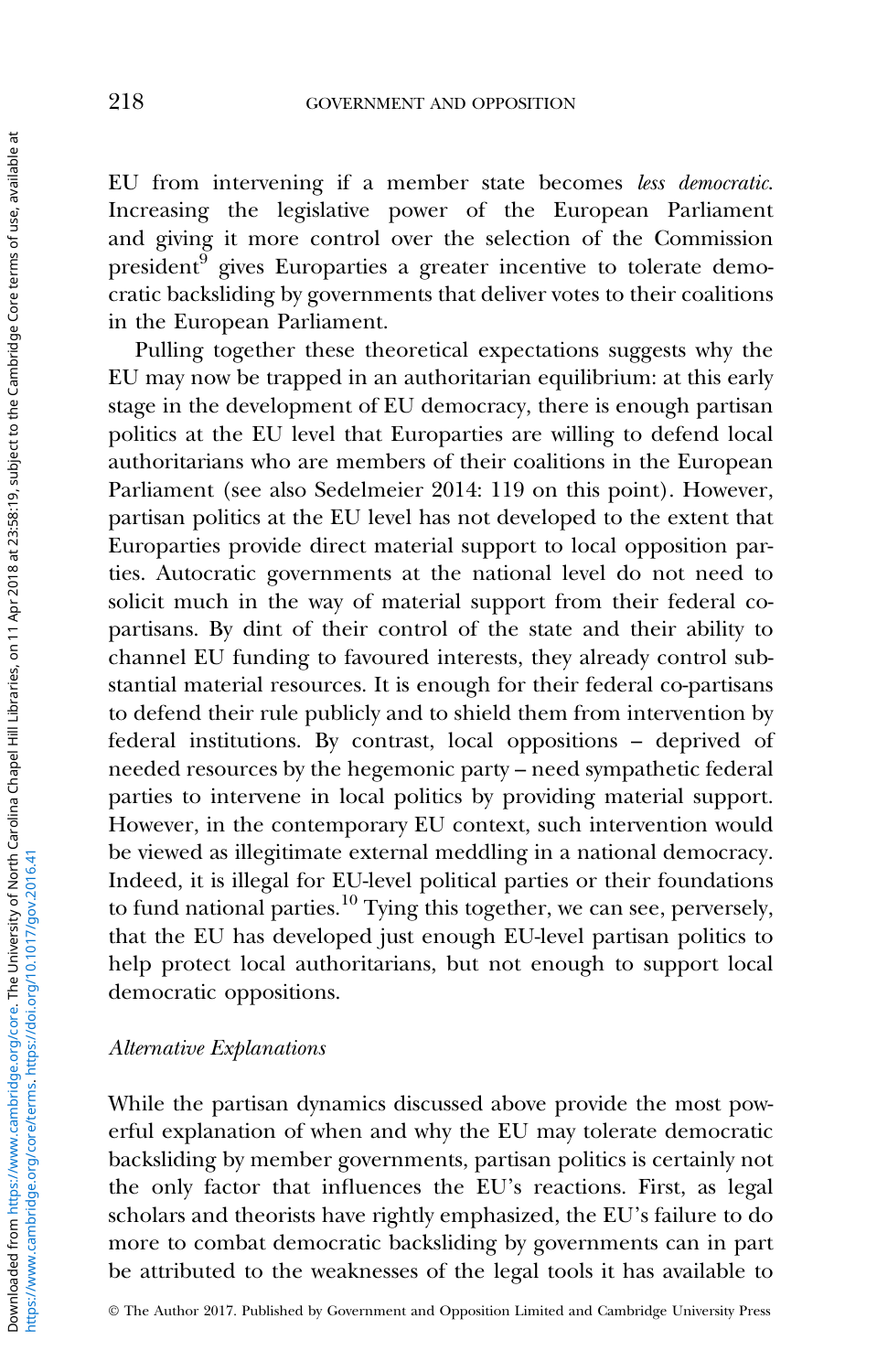intervene (Blauberger and Kelemen [2016;](#page-23-0) Closa et al. [2014;](#page-24-0) Kochenov [2015](#page-25-0); Kochenov and Pech [2016;](#page-25-0) Müller [2013a](#page-26-0), [2013b;](#page-26-0) Scheppele  $2015a$ .<sup>11</sup> To be sure, the success of the EU's intervention to protect the constitutional order in Romania was facilitated by the fact that Romania was still subject to a powerful oversight tool (the Cooperation and Verification Mechanism) that had been put in place in the context of its EU accession – a mechanism not available for states such as Hungary and Poland. But differences in available legal tools are ultimately not decisive: as we will see below, partisan politics best explains when the EU refuses to use the powerful tools it does have – Article 7 of the TEU and (since 2014) the Rule of Law Framework – such as in the case of Hungary.

Second, Sedelmeier (2014: 119) suggests that parties of the left, which are more 'normatively committed to liberal democratic principles' are more likely than parties of the right to support sanctioning national governments led by their partisan allies for democratic backsliding. As a result, in the EU, 'democratic backsliding is more likely to be punished in countries that are governed by parties of the left rather than the right' (Sedelmeier 2014: 119).<sup>12</sup> It is true that the Party of European Socialists (PES), the leading Europarty of the centre-left, was more critical of the attack on constitutional democracy by one of its affiliates, the Social Democrat Ponta in Romania (Perju [2015](#page-26-0)) than either the European People's Party (EPP) or European Conservatives and Reformists (ECR) have been by the actions of their affiliates, Orbán in Hungary and Kaczyński in Poland. Nevertheless, even the Romanian case demonstrates partisan bias at work, as the EPP led efforts to criticize and rein in Ponta while the PES was much more defensive of him (EurActiv [2012](#page-24-0); Riegert [2012\)](#page-26-0).

Finally, the specific tactics a national government uses in attacking the rule of law and democracy may influence the likelihood of EU intervention. The EU may be more willing to intervene in cases such as Poland and Romania, where a member government blatantly violates its own constitutional order, than in a case like Hungary, where government secures a parliamentary majority large enough to legally amend the constitution and thus to consolidate autocratic rule through methods that – at least formally – respect the rule of law.<sup>13</sup> Nevertheless, whatever the legal tools available to the EU, the stated normative commitments of the parties involved, or the tactics pursued by the national government, the account below will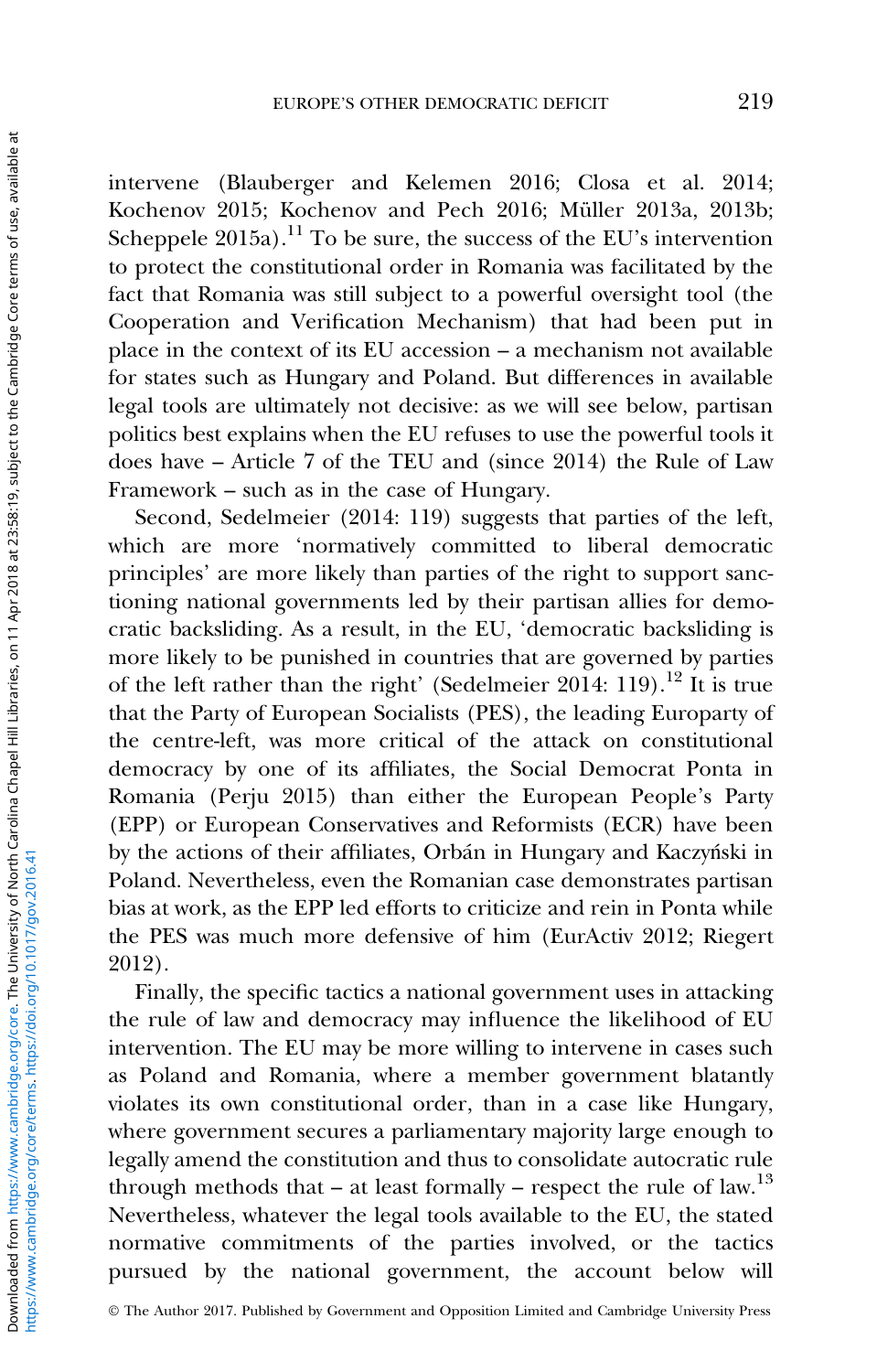demonstrate that partisan loyalties play a central role in explaining how the EU reacts to democratic backsliding at the national level.

## APPLICATION: ADDRESSING EUROPE'S REAL DEMOCRATIC DEFICITS

The EU's reactions to democratic backsliding in Hungary and Poland provide a study in contrasts. Since 2010, the Fidesz government in Hungary led by Prime Minister Viktor Orbán has carried out a constitutional revolution that has eroded democracy and the rule of law, and consolidated power in an electoral authoritarian regime. The European Commission has brought legal challenges against some of the Orbán government's actions, and a handful of other EU actors have spoken out against the developments. But at the same time, leaders of the EPP – the leading Europarty in the European Parliament of which Orbán's Fidesz is a member – have defended Orbán and blocked robust EU intervention. On the whole, the EU has done little to defend democracy and the rule of law in Hungary. By contrast, after the Law & Justice Party (PiS) came to power in Poland late in 2015 and raised concerns with its attacks on the independence of the Constitutional Tribunal and the state-run media, the EU reacted much more quickly and aggressively – launching an inquiry based on the Rule of Law Framework, a step it had chosen not to take against Hungary. To be sure, sequencing – for instance, the fact that lessons from the Hungarian experience may have influenced reactions to developments in Poland – and the greater strategic significance of Poland compared with Hungary may have played some role in explaining these different reactions, and ultimately the EU may fail to curb the drift to authoritarianism in Poland as well. However, considerations relating to partisan politics outlined in the theoretical discussion above provide the most convincing explanation for the differences in the EU's responses to Hungary and Poland to date: in short, Poland's PiS has been targeted more heavily than Fidesz because it does not enjoy protection from powerful partisan allies at the EU level to the extent that Fidesz does. Analysing the EU's reactions to democratic backsliding in these cases illustrates the irony described above: making EU-level politics more partisan – which many critics believe must be done to address the supposed democratic deficit at the EU level – has created incentives for Europarties to defend national autocrats who belong to their

© The Author 2017. Published by Government and Opposition Limited and Cambridge University Press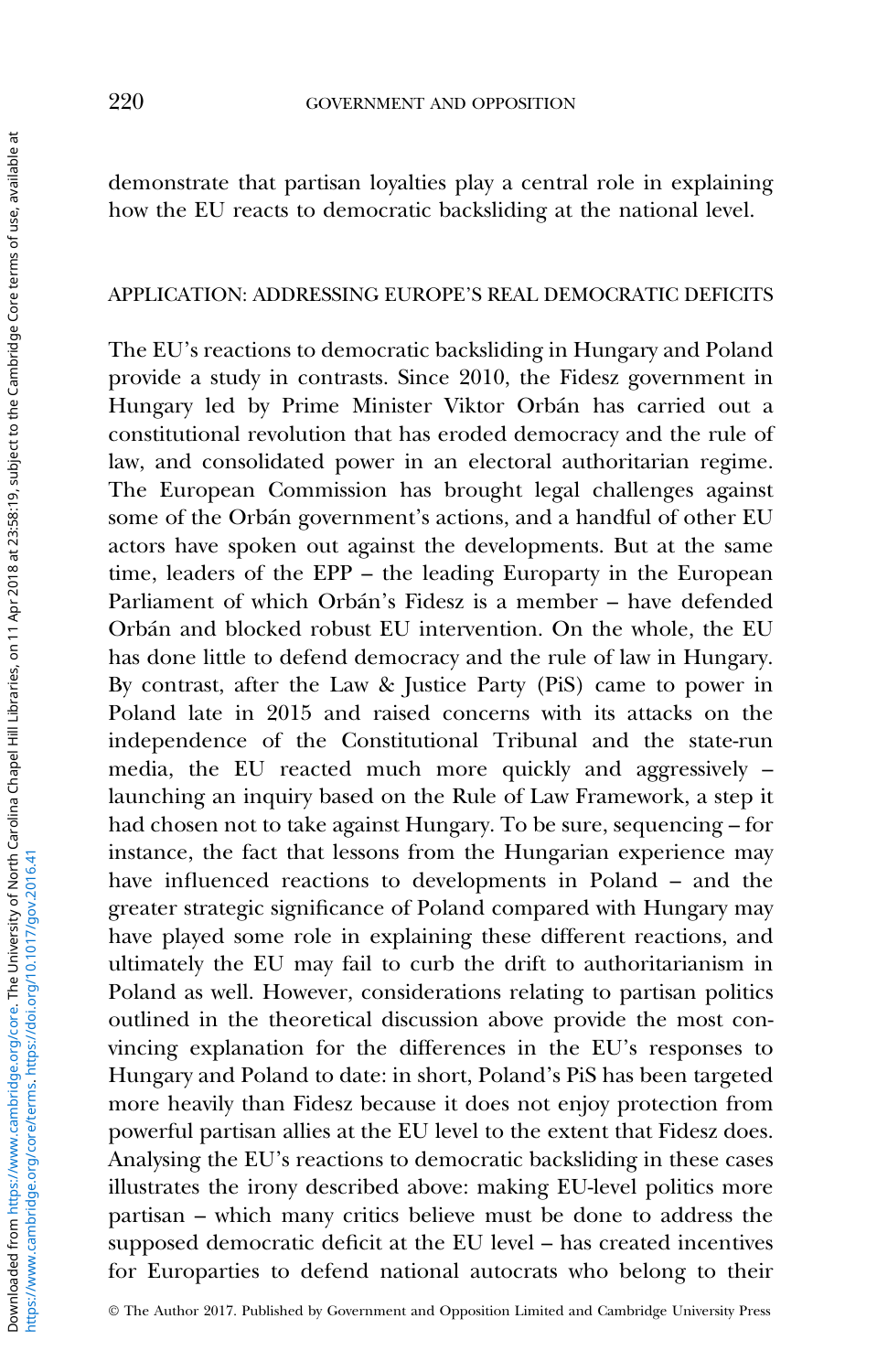groups. Finally, this analysis suggests that EU institutions are unlikely to control democratic backsliding using legal tools alone. Only if Europarties pay a political price for supporting local autocrats and decide to turn against them, or if they intervene forcefully to support the democratic opposition will the EU be able to help dislodge the autocrats in its midst.

## **HUNGARY**

# Democratic Backsliding in Hungary

In 2010, Viktor Orbán swept to power in Hungary. Benefiting from the electoral implosion of the scandal-plagued governing Socialist Party, Orbán's Fidesz party won 53 per cent of the vote, which in Hungary's disproportional electoral system translated into 68 per cent of the seats in the unicameral Hungarian parliament. Fidesz having more than two-thirds of the seats in parliament would prove crucial, as the Hungarian constitution provided that a two-thirds supermajority in parliament could amend the constitution. Orbán had solid pro-European credentials and had served previously as prime minister between 1998 and 2002 – a period in which democratic institutions continued to consolidate and Hungary progressed towards EU accession. Thus, before the election, few predicted that the new Orbán government might roll back democracy in Hungary or in other ways challenge the EU's core values.

But Orbán had apparently taken a lesson from his earlier, singleterm, premiership. Returning to office in 2010, he was eager to consolidate his position and to assure that he and his Fidesz party would hold on to power for many years to come. With a two-thirds supermajority in parliament, Orbán had the authority to push through institutional reforms that consolidated his grip on power. Detailed accounts of Orbán's constitutional revolution and his roll-back of pluralist democracy in Hungary have been provided elsewhere (see, for instance, European Parliament [2013](#page-24-0); Freedom House [2012, 2014](#page-24-0), [2015](#page-24-0); Parliamentary Assembly of the Council of Europe [2013;](#page-26-0) Scheppele [2013a](#page-26-0), [2013b;](#page-26-0) Venice Commission [2011,](#page-27-0) [2013\)](#page-27-0) and a full description of these developments is beyond the scope of this article. In brief, we can summarize the political transformation wrought by the Orbán regime as follows: the Orbán government first amended and then after a year in office completely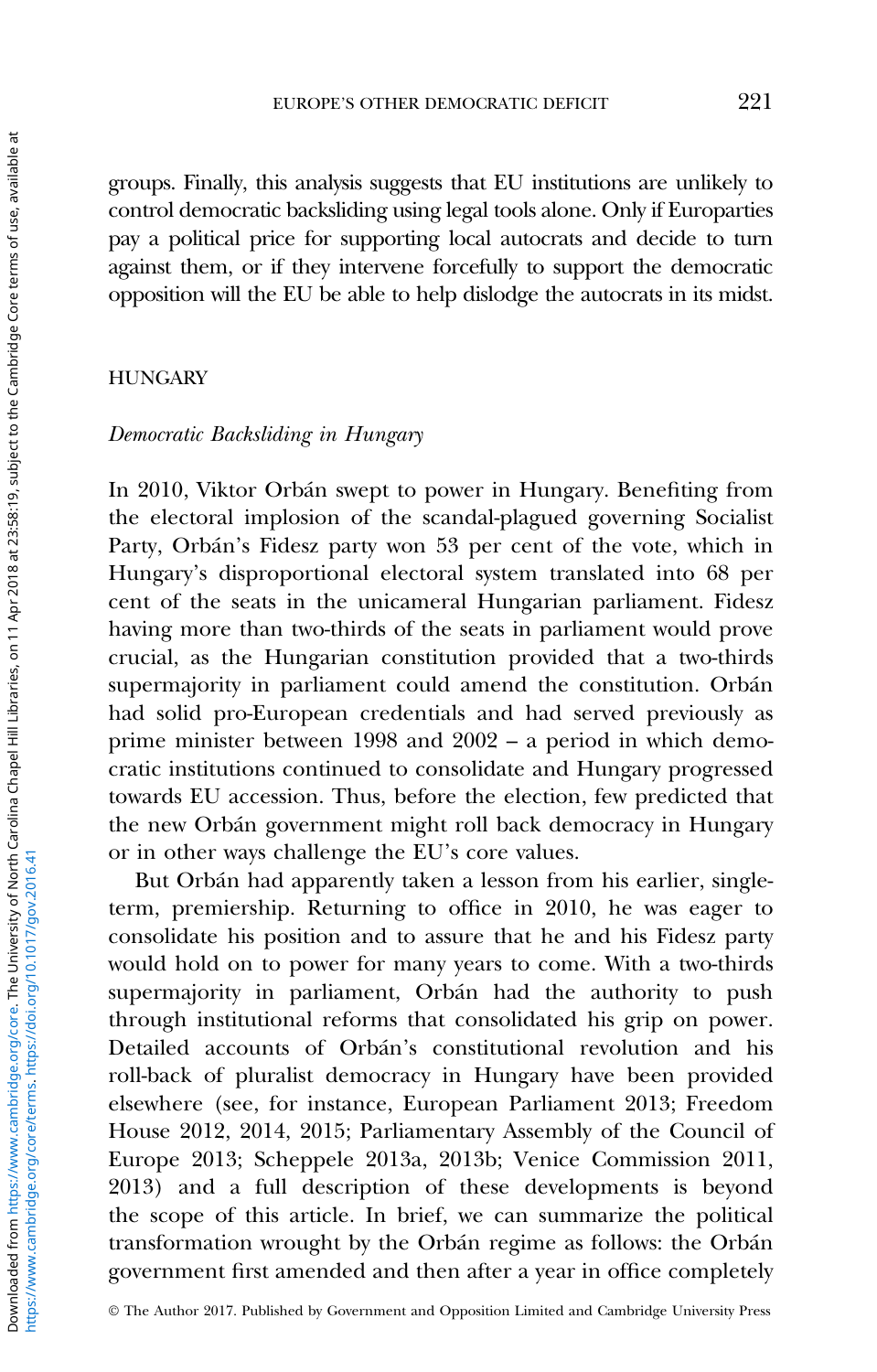replaced the existing constitution. It did so through an expedited, closed process with no input from opposition parties. The constitutional changes were backed by the introduction of a series of so-called Cardinal Laws, laws which required two-thirds of votes in parliament to be adopted or amended, which would thus probably remain entrenched for many years to come.

The principal effect of the changes introduced through this whirlwind of constitutional and statutory change was to concentrate power in the Orbán government's hands. Through its new 2011 constitution (and subsequent amendments) and Cardinal Laws, the Orbán government has managed to eliminate previous constitutional checks and balances, asserting control over previously independent public bodies that might have checked the government's power such as the ombudsman for data protection, the National Election Commission and the National Media Board. His regime has worked to muzzle the press, inducing media self-censorship by introducing new regulations that threaten journalists with penalties if regulators deem their content is not 'balanced, accurate, thorough, objective and responsible<sup>'.14</sup> Likewise, the government has attacked civil society organizations that had been critical of it, most famously NGOs associated with a Norwegian funding body. To ensure that Fidesz would retain control of the government in the April 2014 parliamentary elections and beyond, the Orbán government overhauled Hungary's electoral system to favour Fidesz and otherwise manipulated advertising and campaigning rules to benefit itself, leading international election monitors to conclude that the 2014 elections were held under conditions that gave 'an undue advantage' to Fidesz (Deutsche Welle [2014](#page-24-0)).

One might wonder why the judiciary did not step in to resist this assault on democratic values, but in fact the independent judiciary itself was one of Orbán's first targets. When Orbán took office in 2010, Hungary had a powerful constitutional court with a strong reputation for independence. In 2010, the Orbán government changed the procedure for appointing judges to allow the governing majority to make appointments without consulting the opposition. Next, in 2011, when the new constitution was pushed through, it expanded the constitutional court from 11 to 15 judges, enabling Orbán to pack it with Fidesz loyalists. When the court nevertheless continued to declare some of the government's most egregious laws unconstitutional, the Orbán government responded by amending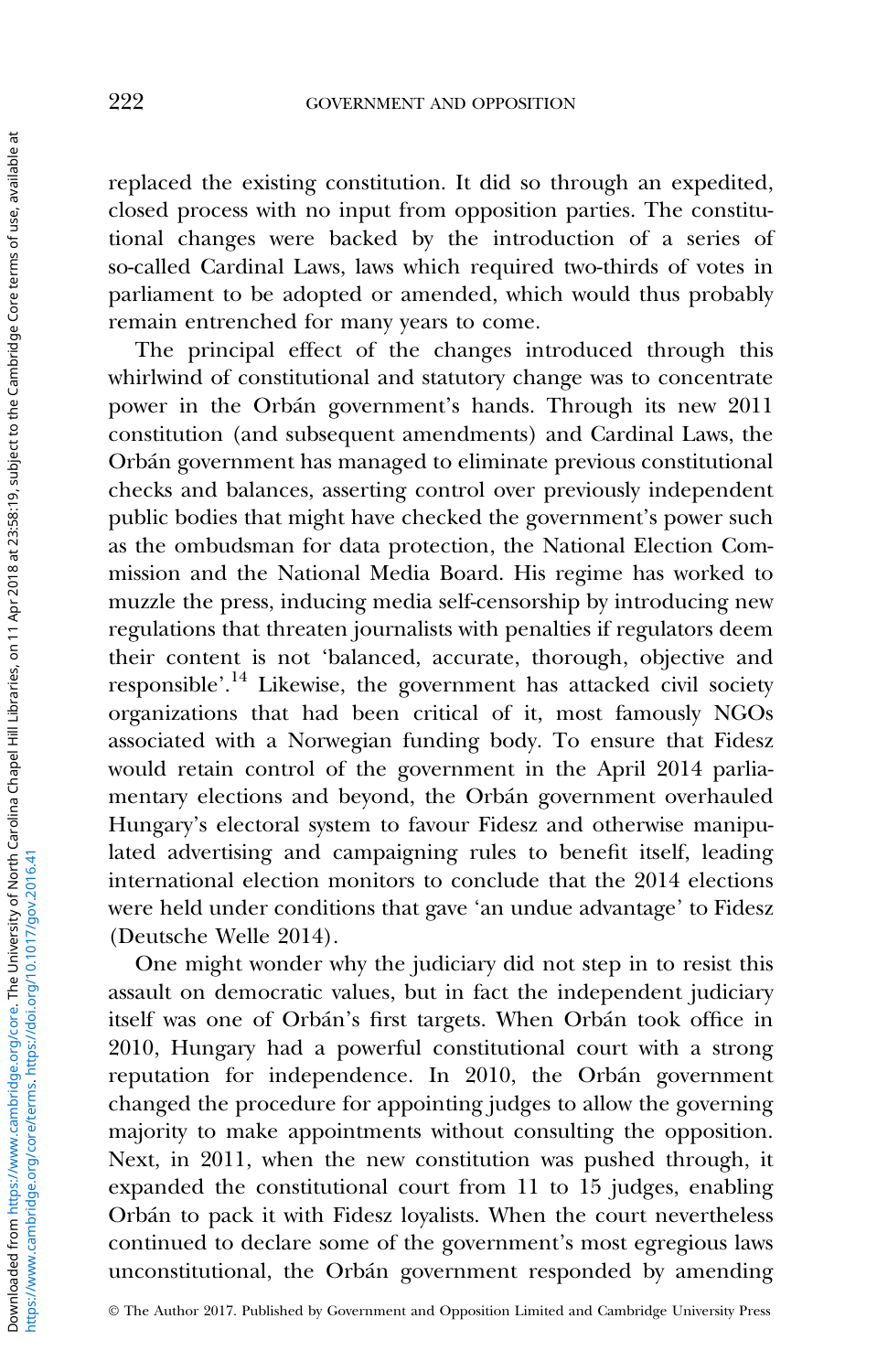the constitution in 2013 to further limit the court's power, nullifying more than 20 years of the court's previous case law, and further centralizing the control over the judiciary in the hands of the politically appointed head of Hungary's National Judicial Office, and granting constitutional status to a number of the laws the court had declared unconstitutional (thereby circumventing it).

# The EU's Reaction to Democratic Backsliding in Hungary

The democratic backsliding in Hungary described above all happened while Hungary remained a member of good standing in the EU, a union that professes a commitment to democracy and the rule of law and, at least in principle, requires its member states, to uphold these principles. Though Orbán always maintained that his regime was democratic, he openly rejected fundamental EU norms. Orbán declared in July 2014 that he intended to abandon liberal democracy in favour of building an 'illiberal state', citing China, Russia, Singapore and Turkey as role models (Simon [2014\)](#page-27-0). He cultivated closer ties with Russian president Vladimir Putin, at the very moment when the EU was striving to maintain cohesion in the face of Russian aggression in Ukraine. He openly antagonized EU institutions and fellow EU governments in the context of the refugee crisis, rejected the refugee relocation scheme that was adopted by the European Council and took a series of emergency measures that critics complained violated the fundamental rights of asylum seekers. While taking these steps and rejecting any criticism from EU institutions as 'Soviet-style meddling' (Than [2013](#page-27-0)), Orbán's government was in fact highly dependent on fiscal transfers from Brussels: EU spending in Hungary amounted to more than 6 per cent of its gross national income, and more than 95 per cent of all public investments in Hungary were being co-financed by the EU (Kelemen [2015b\)](#page-25-0).<sup>15</sup> Why, in the face of such blatant defiance of its fundamental values, did the EU fail to intervene and in fact continue to subsidize Hungary's slide into authoritarianism?

To be sure, as legal scholars emphasize, the EU's limited toolkit of enforcement measures made it difficult for the EU to respond effectively. The European Commission did launch a series of infringement proceedings against Hungary before the European Court of Justice (ECJ), focusing on specific violations of EU directives and regulations by the Orbán government. This case-by-case approach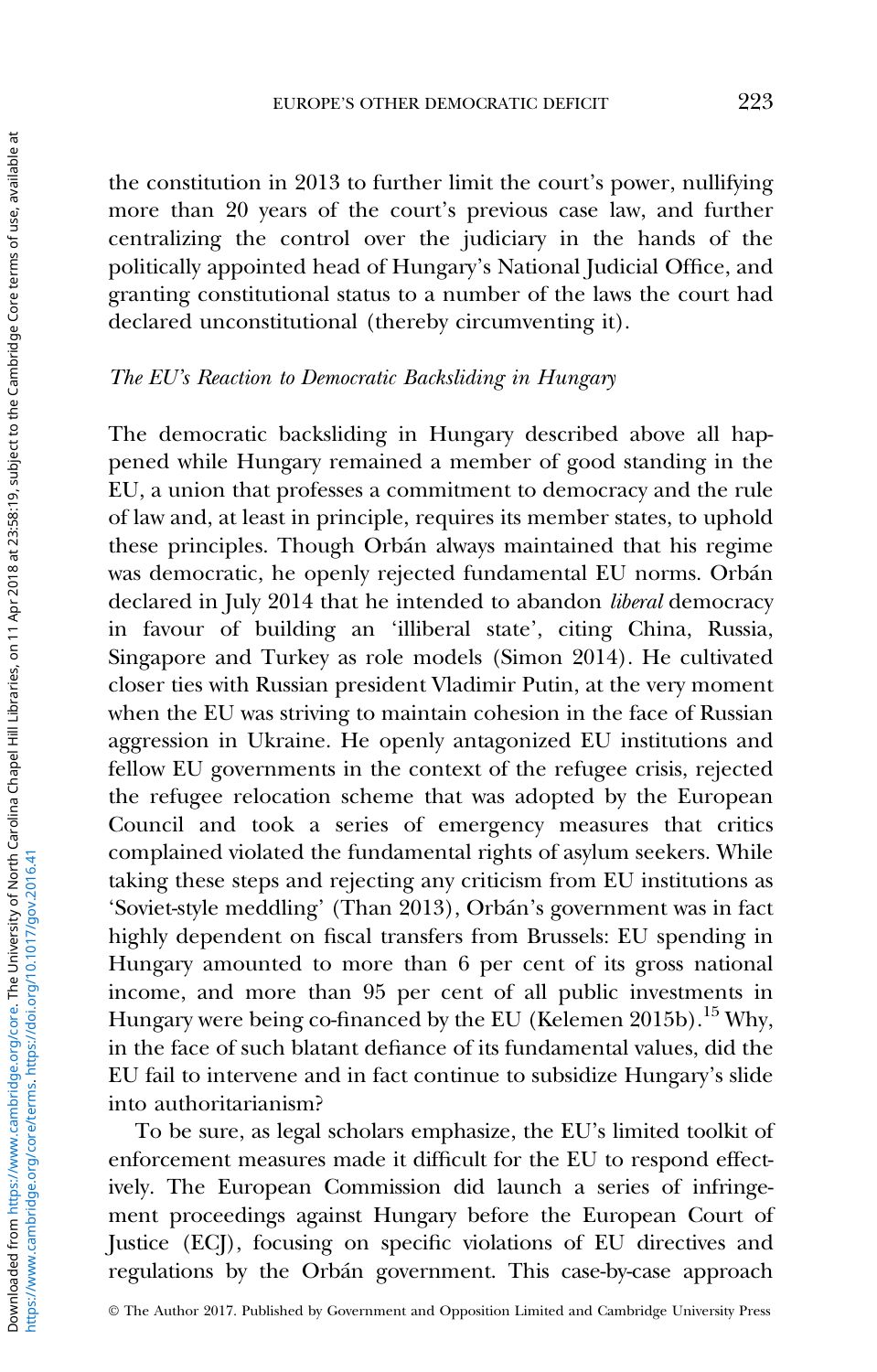succeeded in pressuring the Orbán government to revise some of its most controversial measures, but infringement actions, with their focus on technical issues of compliance with EU law, missed the systemic nature of the Orbán regime's attacks on the rule of law and democratic pluralism. This case-by-case approach enabled the Orbán government to play legal games of cat and mouse with Brussels, making adjustments at the margins to avoid blatant disregard for EU law, while continuing with its drive to consolidate power. For instance, when Orbán's government lowered the retirement age of judges in a thinly veiled effort to purge the judiciary and open up space for the appointment of Fidesz party loyalists, the Commission had no legal basis to challenge this attack on judicial independence, so had to settle with the only legal tool it had available – bringing an infringement case claiming that the new retirement age policy violated EU rules on age discrimination.<sup>16</sup> In essence, the Commission won the battle but lost the war: the Commission won its age discrimination case before the ECJ, and the Hungarian government provided the prematurely retired judges financial compensation and offers of new judicial postings. However, the judges were not given their previous jobs back and most decided not to return to the bench (Scheppele 2015b: 118). More generally, pressure from EU enforcement actions has prompted Orbán to make only some tactical concessions; it has by no means halted his drive to consolidate power.

But the weakness of the EU's legal tools alone cannot explain why the EU has taken such a half-hearted response to the erosion of democracy and the rule of law in Hungary. Firstly, weaknesses in the EU's enforcement tools cannot explain the marked differences in how various EU leaders have reacted to developments in Hungary, with some calling for much more vigorous use of the EU's existing enforcement tools, and others opposing the use of such tools and even openly embracing Orbán's governance of Hungary. Secondly, we can see that even after March 2014, when the EU introduced an additional tool to address backsliding on core EU values – the so-called Rule of Law Framework<sup>17</sup> – EU leaders refused to invoke that tool against the Hungarian government. Finally, as discussed below, a focus on legal instruments cannot explain the substantial differences in the EU's halting, flaccid reaction to events in Hungary since 2010 and its more immediate, assertive reaction to similar developments in Poland since 2015.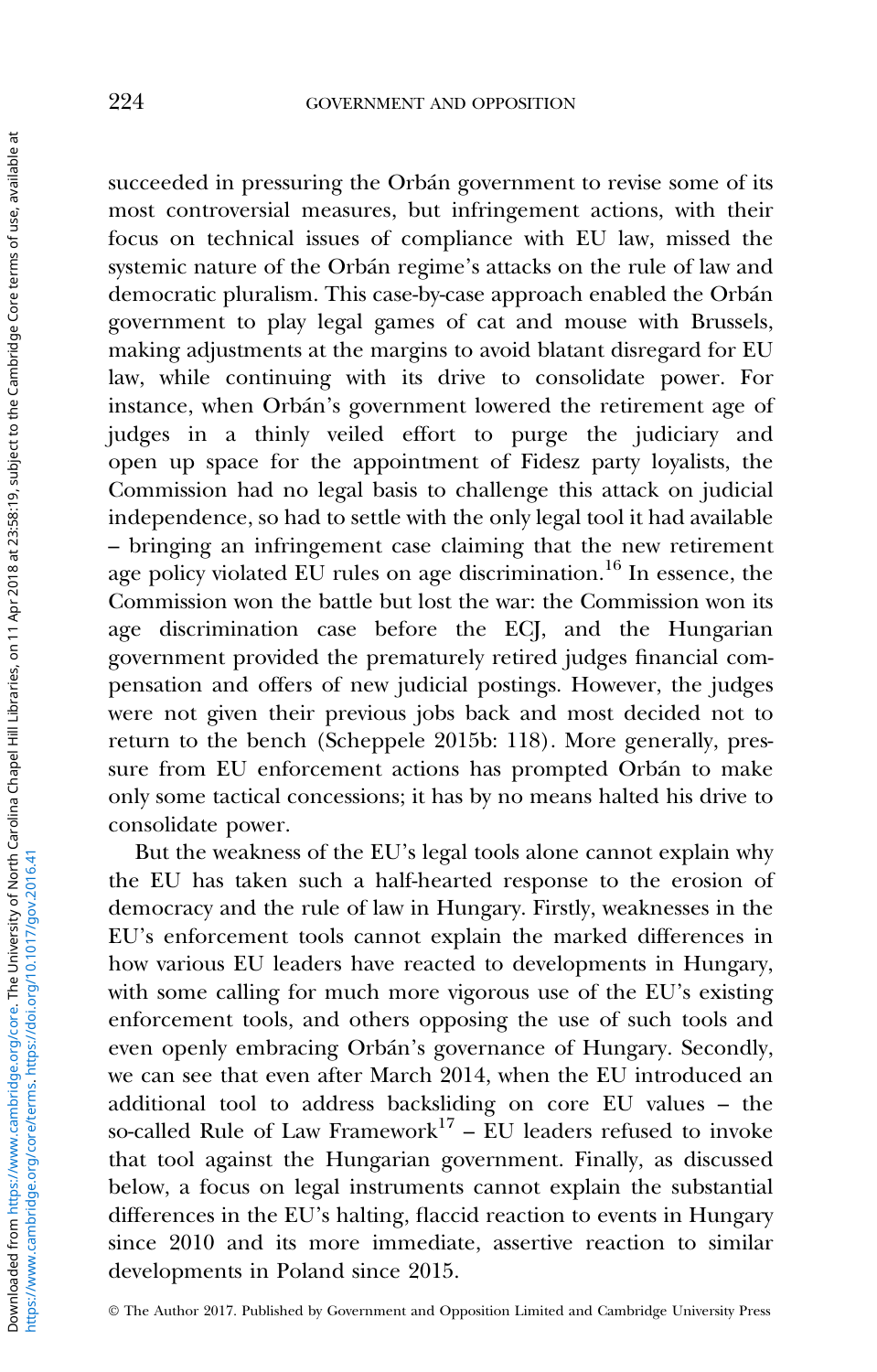Partisan politics provides the most powerful explanation of why the EU has been so ineffective in opposing Orbán's drive to consolidate power. To understand why the EU has not done more to defend democracy in Hungary, one must look first to the leadership of the EPP, the centre-right Europarty of which Orbán's Fidesz party is a member (Kelemen [2015a](#page-25-0)). In the interest of party loyalty and of maintaining their majority in the European Parliament, most EPP politicians have been willing to tolerate Orbán's violations of democratic values (De la Baume [2015](#page-24-0); Kirchik [2013;](#page-25-0) Peter [2013](#page-26-0)). While some members of the EPP have favoured action against the Orbán government (Kirchik [2013](#page-25-0)), the majority of EPP members and the party leadership have repeatedly undermined the efforts of EU institutions to censure the Orbán regime. Consider for instance what happened in July 2013, when the European Parliament's Committee on Civil Liberties, Justice and Home Affairs (the LIBE Committee) issued the 'Tavares Report' criticizing the erosion of fundamental rights in Hungary.<sup>18</sup> Though a majority of members of the European Parliament (MEPs) overall voted to endorse the report, most EPP MEPs voted against it, and EPP vice-chair Manfred Weber (a German Christian Social Union politician who has since become the EPP's chair) dismissed it as a politically motivated attack on the Orbán government by leftist parties (EPP Group [2013](#page-24-0)). In March 2014, EPP president Joseph Daul spoke at a Fidesz campaign rally in Budapest praising Orbán and endorsing his re-election bid (Kelemen [2015a](#page-25-0)). The EPP has placed Fidesz politicians in key leadership posts in the parliament where they can help deflect criticism of the Orbán regime. József Szájer, a close associate of Orbán's who played a key role in Hungary's controversial constitutional reforms, is a vice-chair of the EPP, while last year Fidesz MEP Kinga Gál was named vicechair of the LIBE Committee which had previously criticized the Fidesz government so harshly.

Partisan politics were also at work in the European Commission's decision not to launch the Rule of Law Framework<sup>19</sup> against Hungary. The Barroso Commission established this framework in March 2014 in response to its frustration that the EU lacked adequate tools to check democratic backsliding in cases such as Hungary.<sup>20</sup> The framework was designed to enable the EU to ratchet up pressure on a government with an escalating series of warnings that it was on track to be subject to an Article 7 procedure, which could result in a loss of voting rights in the Council and other penalties. In June 2015,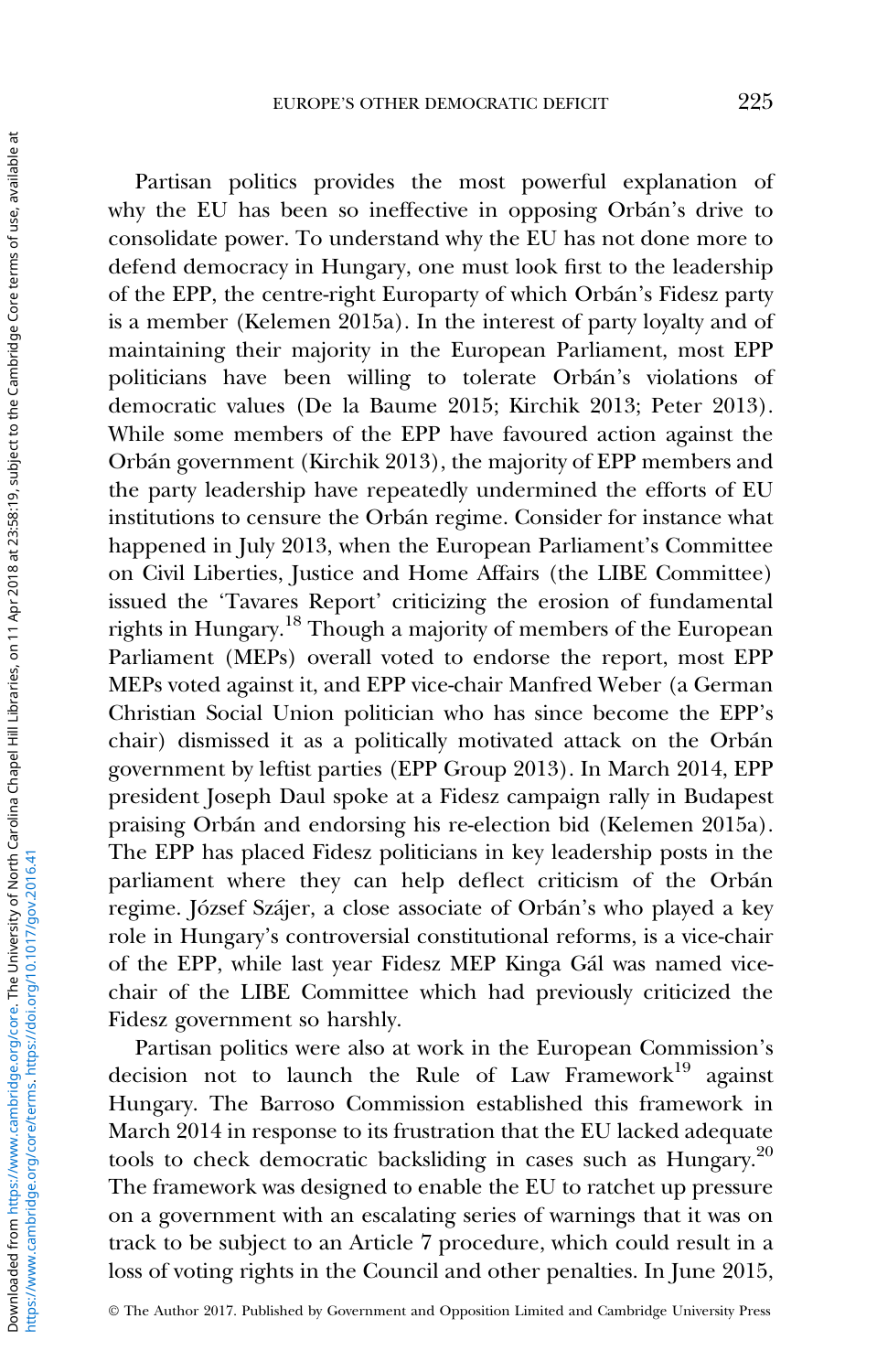when the European Parliament passed a resolution condemning Orbán's statements on the death penalty and his migration consultation and calling on the Commission to launch the Rule of Law Framework procedure against Hungary, $21$  only parties of the left voted in favour and the EPP leadership publicly defended the Orbán government.<sup>22</sup> The Juncker Commission ultimately refused to launch the procedure against the Orbán government.<sup>23</sup> Certainly, the Commission did not admit that this was based on partisan considerations, but Commission president Jean-Claude Juncker and the majority of commissioners were EPP members who owed their dominance of the EU's executive to the support they enjoyed from the EPP group in the European Parliament. The partisan basis of EU leaders' positions on whether the EU should intervene in Hungary was laid bare on 16 December 2015 when the European Parliament again voted on a resolution calling on the European Commission to launch the Rule of Law Framework against Hungary: 187 EPP MEPs voted against the resolution while only six voted in favour (with three abstaining).<sup>24</sup> The resolution nevertheless managed to pass with the support of parties of the left, but the European Commission continued to refuse to launch the Rule of Law procedure.

Finally, though the inner deliberations of the Council are secretive, we can still detect the influence of partisan politics on the reactions of national governments represented there to developments in Hungary. The only leaders who have called for EU action to address developments in Hungary, concerning democratic backsliding and/or policies toward refugees, have been social democrats or liberals: for instance, Luxembourg's social democratic foreign minister called for Hungary to be suspended from the EU (Kroet 2016). While Germany's Christian Democratic Chancellor Angela Merkel offered some oblique criticism of Orbán's concept of 'illiberal democracy' (Zeit Online [2015\)](#page-27-0), neither her government nor any EPP-led government has explicitly denounced Orbán's government or called for EU action regarding democratic backsliding in Hungary.

The EPP's ongoing embrace of Orbán can be understood well through the lens provided by comparative politics theories of subnational authoritarianism. As that literature emphasizes, partisan politics is crucial: Orbán's Fidesz party delivers MEPs to the EPP bloc in the European Parliament, and in exchange for his ongoing participation in their party group, they turn a blind eye to his misdeeds and offer occasional words of support that help him maintain power domestically.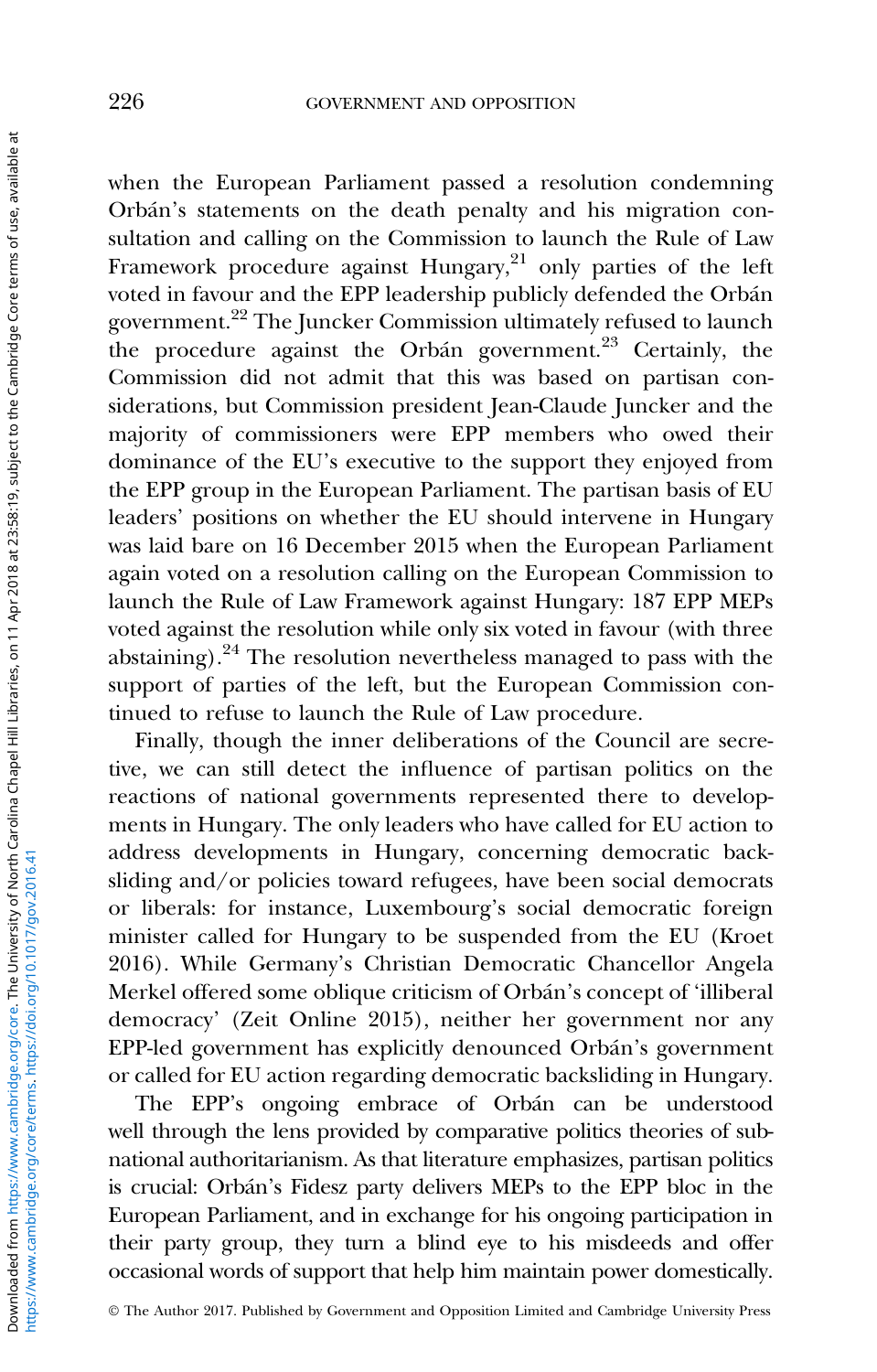Meanwhile, other political parties at the EU level (those not aligned with Orbán) have few tools at their disposal with which to support the weak, fragmented opposition in Hungary that is struggling in the context of a single-party dominated electoral authoritarian system. As noted above, it is illegal for EU-level political parties or their party foundations to fund national parties<sup>25</sup> – and even if it were not illegal it might be perceived as illegitimate meddling in domestic political affairs. Thus, at least with respect to Hungary, the EU seems to be trapped in an authoritarian equilibrium, with just enough partisan politics that the EPP can provide Orbán with a patina of legitimacy and protection from external intervention, but not enough partisan politics that other EU-level parties can funnel resources or other support to the struggling democratic opposition. Moreover, in keeping with scholarship on the role of rentierism in supporting local authoritarians, the Orbán regime relies heavily on financial transfers from Brussels to finance his regime even as he thumbs his nose at the EU's democratic values.

### POLAND

#### Democratic Backsliding in Poland

In the October 2015 Polish parliamentary elections, the ultraconservative, nationalist-populist PiS won a plurality (just under 38 per cent) of the vote, which translated into an absolute majority (51 per cent) of the seats in the Sejm (the Polish parliament). Beata Szidło, who had led the electoral campaign as the new, more moderate face of the party, became prime minister, but in fact PiS remained firmly under the grip of its ultra-conservative co-founder and former prime minister, Jarsoław Kaczyński (Foy [2016\)](#page-24-0). Kaczyński had previously expressed admiration for Viktor Orbán's style of governance and pledged to follow his example, stating in 2011, 'Viktor Orbán gave us an example of how we can win. The day will come when we will succeed, and we will have Budapest in Warsaw' (Buckley and Foy [2016](#page-23-0)).

Shortly after taking office, the new PiS government launched attacks on the independence of Poland's high court (the Constitutional Tribunal) and its public media, closely following the 'script' Fidesz had deployed in Hungary (Buckley and Foy [2016;](#page-23-0) Kelemen [2016;](#page-25-0) Ost [2016](#page-26-0)). The PiS assault on the Constitutional Tribunal has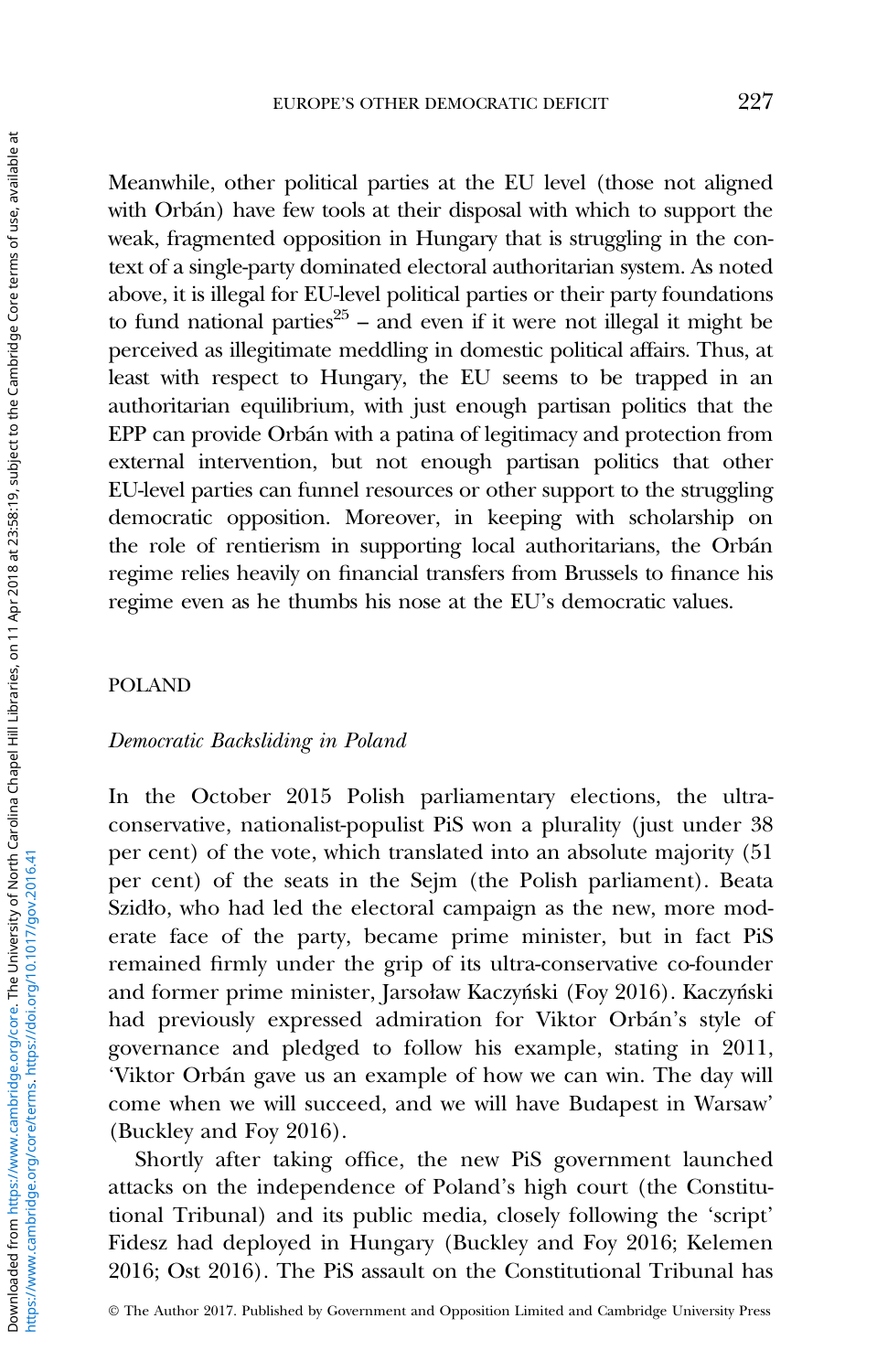provoked a constitutional crisis that persists at the time of this writing. In short, the PiS-affiliated President Andrzej Duda and the PiS-controlled parliament have defied the authority of the Constitutional Tribunal, attempted to pack it with loyalist judges and passed legislation designed to further weaken it. (For more detailed accounts, see Cienski [2016b](#page-23-0); Kelemen [2016;](#page-25-0) Kisilowski [2015](#page-25-0).) President Duda has refused to swear in three judges appointed by the previous government whom the Constitutional Tribunal ruled he must swear in.<sup>26</sup> Meanwhile, the parliament has appointed (and Duda has sworn in) a rival set of PiS-affiliated 'replacement judges', whom the Tribunal has refused to allow to take up their seats. In late December 2015, the parliament passed a law designed to control and weaken the Tribunal, requiring, among other provisions, that at least 13 of its 15 judges be present to hear most cases, that a two-thirds majority is necessary for a ruling and that the Tribunal must rule on cases in the order they arrive (without any ability to prioritize cases by importance). In March 2016, the Constitutional Tribunal struck down these reforms as unconstitutional, but the PiS government maintains that the court has no authority to rule on the law and refuses to recognize its judgement (Cienski [2016b](#page-23-0), [2016c;](#page-23-0) Gera [2016\)](#page-25-0). Later that month, the Council of Europe's Venice Commission, its advisory group on constitutional matters, released a report on a report condemning the PiS government's reforms of the Constitutional Tribunal as a threat to 'not only the rule of law, but also the functioning of the democratic system' (Cienski [2016b,](#page-23-0) [2016d](#page-24-0); Venice Commission [2016\)](#page-27-0). Kaczyński has made no secret of the motivations behind the PiS's attack on the Tribunal: at a December 2015 rally he denounced the Tribunal as a 'band of cronies' that sought to block PiS from pursuing its policy agenda (Agence France Presse [2015](#page-23-0)).

PiS sought to assert political control over public media as well. The PiS parliament passed and President Duda signed into law new legislation that strips the independent Public Broadcasting Council of authority over public media and instead gives the treasury minister authority to hire and fire the management of public television and radio broadcasters – an arrangement the Council of Europe described as 'unacceptable in a genuine democracy' (Rankin [2016a\)](#page-26-0). With the adoption of the new rules in January 2016, the managers and supervisory board members of Poland's public broadcasters were fired with immediate effect – with the PiS moving to replace them with party loyalists (Guardian [2016\)](#page-25-0).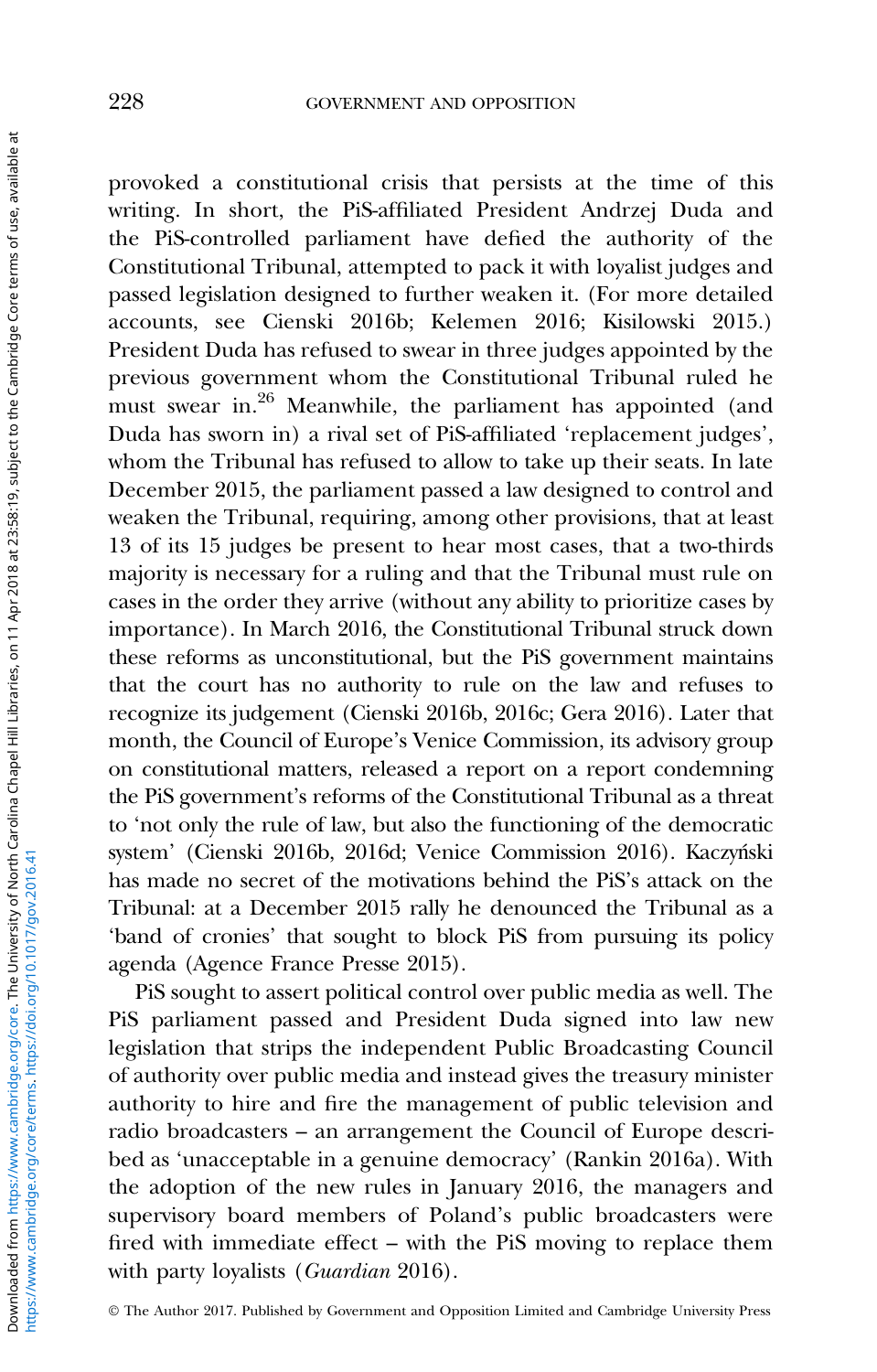Clearly, the PiS's attacks on judicial independence and media freedom closely resemble actions taken by the Orbán government. And yet the EU has responded more forcefully to developments in Poland over the past year than it has over the entire five years of Orbán's constitutional revolution. While the European Commission has refused to deploy the Rule of Law Framework procedure against Hungary since it was created in 2014, it launched the procedure against the Polish government in January 2016, less than two months after PiS had launched its attacks on the judiciary and the media (De la Baume [2016](#page-24-0); Rankin [2016a](#page-26-0)). In June 2016, the Commission issued a formal Rule of Law opinion and by late July it triggered stage two of the framework, issuing a 'Rule of Law Recommendation' and calling on Poland to take remedial actions within three months or face the threat that the Article 7 procedure would be launched against it (European Commission [2016](#page-24-0); Kelemen [2016;](#page-25-0) Rankin [2016b\)](#page-26-0). While the outcome of the inquiry remains uncertain, the very fact that the Commission launched it presents a stark contrast with the Hungarian case, where the Commission has declined to act as forcefully.

What then explains the difference in the EU's reaction in the two cases? To some extent, the greater size and strategic importance of Poland may have played a role, leading some in the Commission to conclude that they could not afford to allow the country to slide into autocracy.27 Also, the Polish case differed from the Hungarian in one important respect: while the Orbán government had the legislative supermajority it needed to amend its country's constitution, the requirements for constitutional amendment in Poland were more demanding and the PiS government has been unable to push through constitutional amendments. This meant that the Orbán government could render any of its actions 'constitutional' simply by amending the constitution, where the PiS has blatantly to disregard the rule of law and defy its own Constitutional Tribunal to achieve its aims. While these factors have probably played a role in the EU's disparate reactions in the two cases, party politics provides an even more powerful explanation.

A crucial reason that the EU has responded less quickly and less forcefully in the Hungarian case than in the Polish one is that Fidesz enjoys the protection of the powerful centre-right EPP group whereas the PiS does not (Zalan [2015](#page-27-0)). The EPP group is the largest faction in the European Parliament, is well represented in the Commission, and governments led by EPP member play a leading role in the European Council. By contrast, PiS belongs to the far smaller eurosceptic party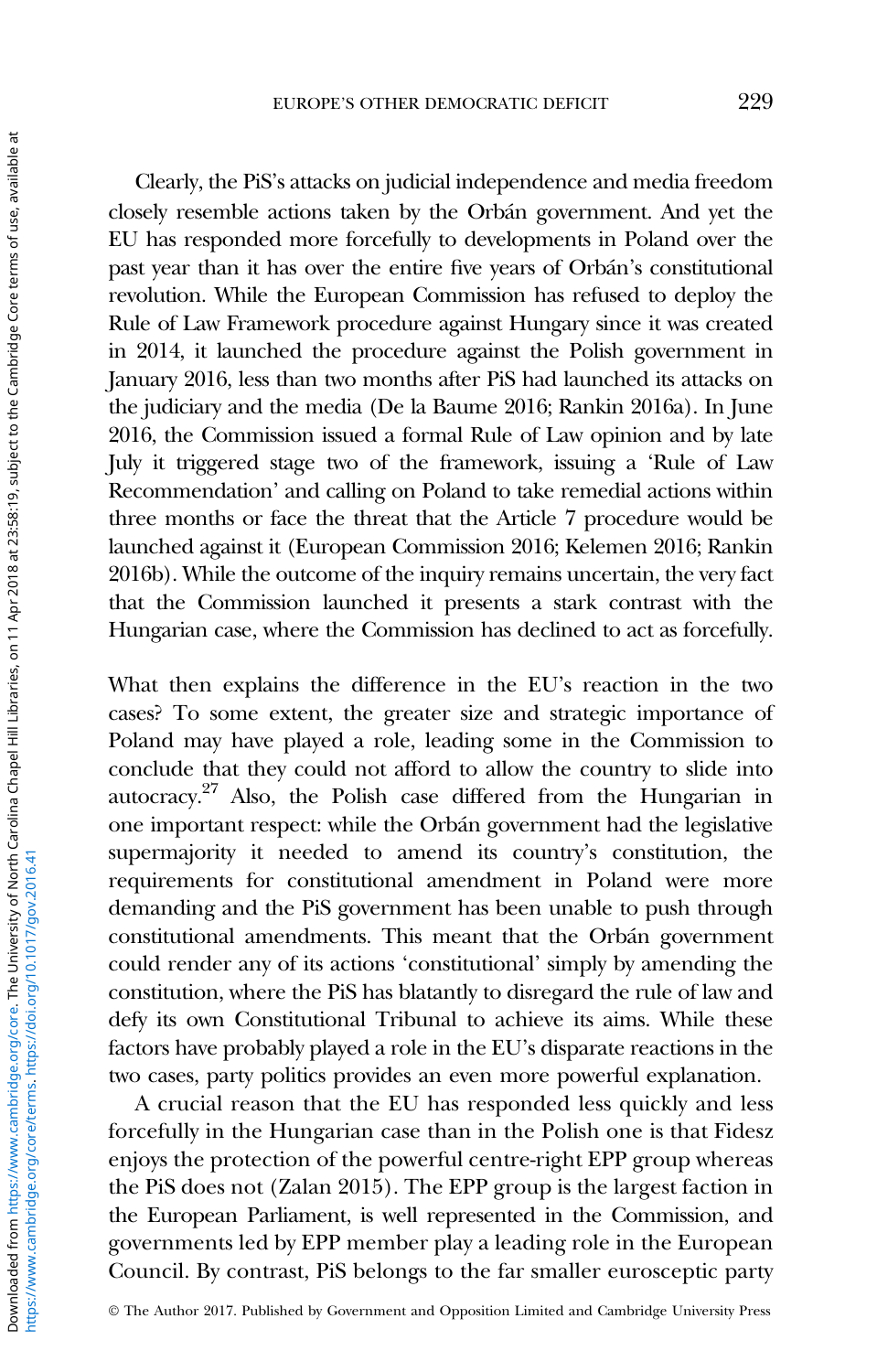group – the ECR. The ECR has a marginal influence on law-making in the European Parliament and only two ECR-led governments are represented in the Council – those of Poland's PiS and the UK's Conservative Party. When the European Parliament voted in March 2016 to endorse a resolution (European Parliament [2016\)](#page-24-0) concerning the threat to the rule of law in Poland, it passed overwhelmingly  $(514$  for, 142 against and 30 abstentions).<sup>28</sup> As EU pressure intensified, PiS sought support from the one powerful member of its party group, the British Conservatives (Cienski [2016a\)](#page-23-0), but its allies failed to dissuade the Commission from acting against it.<sup>29</sup> If we consider a counterfactual scenario where PiS had been a member of the EPP, it is difficult to imagine that the European Parliament or Commission would have acted as quickly or emphatically against it as they have.

It remains to be seen how far the EU will be willing to go in confronting democratic backsliding by the PiS. Though the Commission took an unprecedented step by launching an inquiry based on the Rule of Law Framework, the Commission may ultimately baulk at attempting to trigger disciplinary action by the European Council under Treaty Article 7. One key reason is that imposing sanctions on a government under Article 7 first requires other governments to agree unanimously that a 'serious and persistent breach' of the EU's values exists in that country. Hungary has already announced that it would use its veto to block any sanctions against Poland (Cienski and De la Baume [2016\)](#page-24-0). Though they belong to different party groups, Hungary's Fidesz and Poland's PiS share a common interest in preventing the EU from acting against governments engaged in democratic backsliding and both would surely act to protect one another from EU intervention. Thus, whatever challenges the EU faces in confronting a single case of democratic backsliding, once two or more member states slide towards autocracy the task becomes exponentially more difficult.<sup>30</sup>

# **CONCLUSION**

In recent years, democracy and the rule of law have come under serious threat in a handful of EU member states, above all Hungary and Poland. These developments have turned the democratic deficit debate on its head. Whereas most earlier scholarship on the democratic deficit focused on shortcomings of EU-level politics, today we must ask whether the EU can address the democratic deficits of its member states.

© The Author 2017. Published by Government and Opposition Limited and Cambridge University Press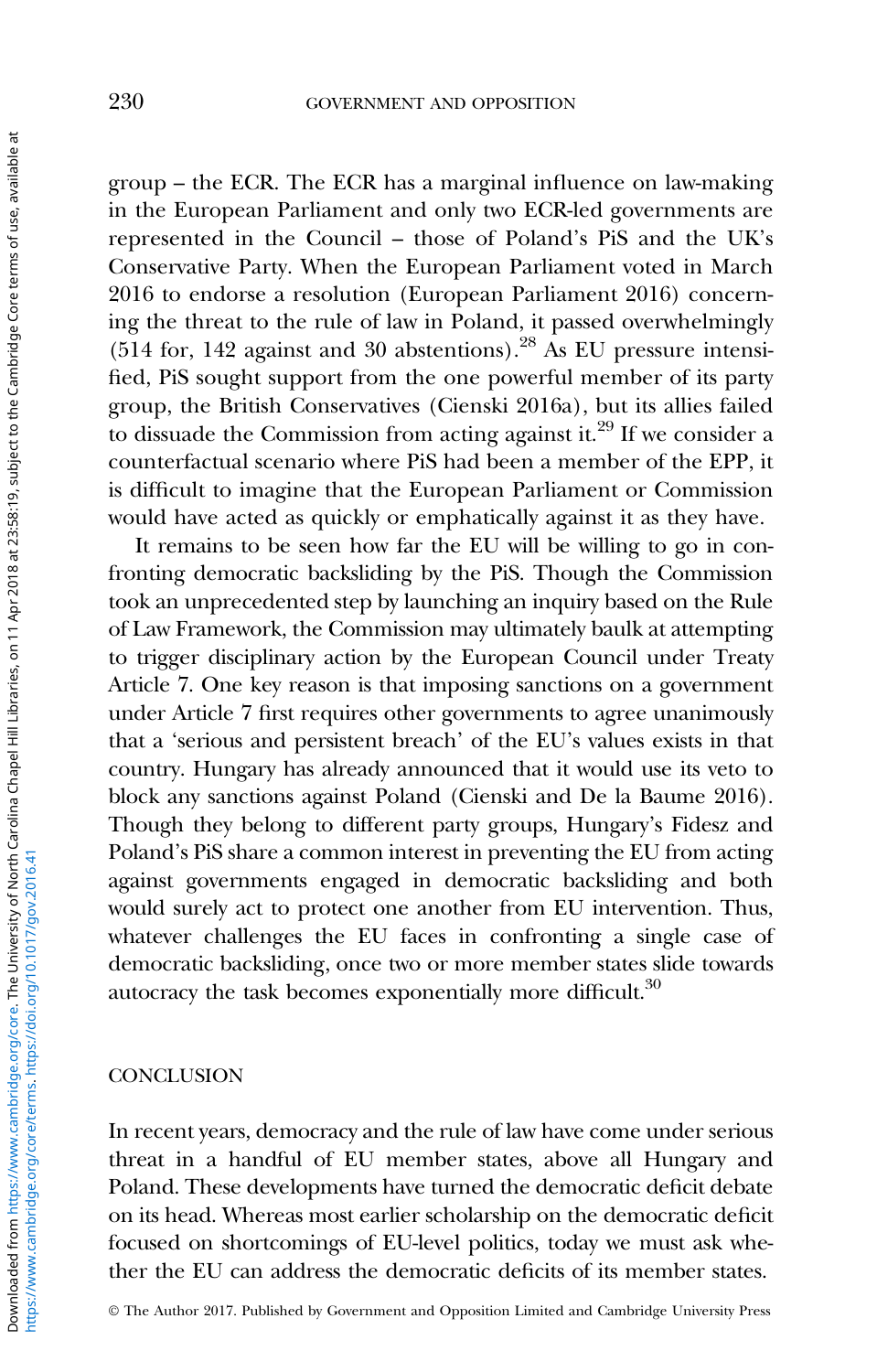This article has drawn on the comparative politics literature on subnational authoritarianism to shed light on the EU's current travails in addressing democratic backsliding in some member states. The lessons from the comparative politics literature are sobering and have clear implications for the EU. Firstly, we should not be surprised to see local pockets of autocracy within a democratic federation like the EU; indeed, this is quite common in large, diverse federal democracies. Secondly, while various legal mechanisms may be helpful in constraining the most egregious behaviour of local autocrats in a democratic federation, they are unlikely on their own to break their grip on power. Thirdly, partisan political considerations often lead federal parties to shield local autocrats who deliver votes and seats to their coalitions at the federal level. Ironically, the drive to enhance EU democracy by strengthening the European Parliament may increase incentives for European leaders to tolerate national autocrats who can deliver votes to their coalitions. Fourthly and finally, the experience of other federal-type democracies suggests that the federal-level government is only likely to help break the local autocrat's grip on power at the state level either if the autocrat's allies at the federal level begin to see their association with the autocrat as a political liability and pressure him or her to change course (Gervasoni [2010:](#page-25-0) 314; Giraudy [2010](#page-25-0)) or if the local opposition can secure material support from political allies at the federal level (Gibson [2005](#page-25-0), [2012\)](#page-25-0). Direct support for domestic parties by Europarties remains illegal, so there is little prospect of robust intervention to support local democratic opposition parties in the contemporary EU. Meanwhile, few leaders in the European Parliament – and no national leaders in the European Council – have to date been willing to break with their party groups and publicly denounce their autocratic co-partisans in Budapest or Warsaw. Thus, notwithstanding all the EU has done to promote democracy over the years, the union now finds itself mired in an authoritarian equilibrium, with enough partisan politics to help perpetuate local autocrats, but not enough to dislodge them.

### **NOTES**

 $<sup>1</sup>$  A full review of this voluminous literature is beyond the scope of this article. For</sup> perhaps the leading article asserting the existence of a democratic deficit at the EU level, see Føllesdal and Hix ([2006\)](#page-24-0). On the debate over the lack of a common public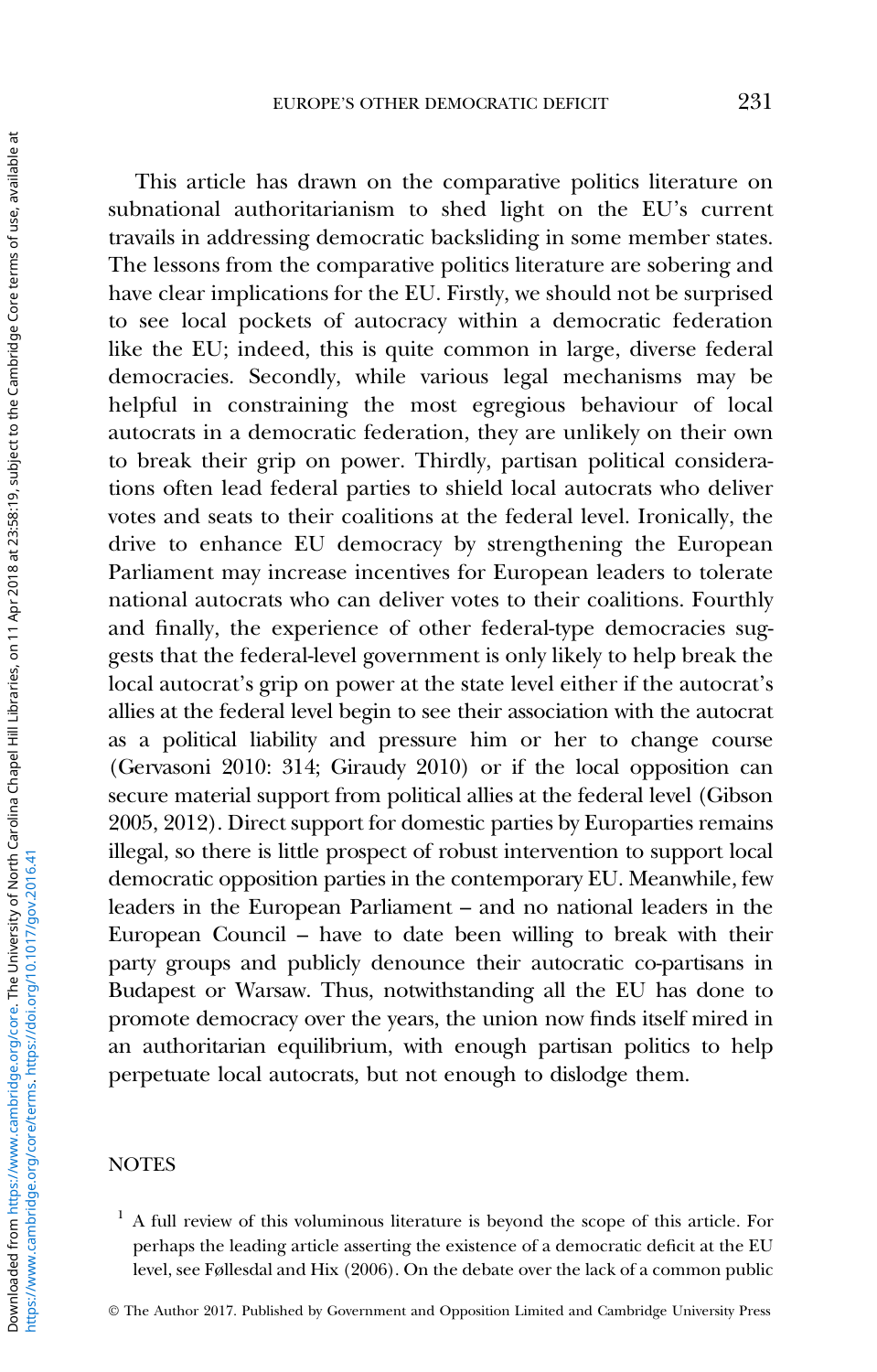sphere and demos, see Grimm [\(1995](#page-25-0)), Habermas ([1995](#page-25-0)), Nicolaides ([2013](#page-26-0)) and Weiler ([1995](#page-27-0)).

- $2$  Critiques of the EU's democratic deficit are often exaggerated because the EU is held up for comparison against an unrealistic ideal rather than real existing democracies. As Zweifel [\(2002](#page-27-0)) noted, the EU compares favourably to leading federations on many major measures of democracy.
- <sup>3</sup> This is one of the so-called 'Copenhagen Criteria' for EU membership. See [http://](http://ec.europa.eu/enlargement/policy/conditions-membership/index_en.htm) [ec.europa.eu/enlargement/policy/conditions-membership/index\\_en.htm](http://ec.europa.eu/enlargement/policy/conditions-membership/index_en.htm).
- $4$  For the text of the Treaty, see [http://eur-lex.europa.eu/legal-content/EN/TXT/](http://eur-lex.europa.eu/legal-content/EN/TXT/HTML/?uri=CELEX:12012M/TXT&from=en) HTML/?uri=[CELEX:12012M/TXT&from](http://eur-lex.europa.eu/legal-content/EN/TXT/HTML/?uri=CELEX:12012M/TXT&from=en)=en.
- <sup>5</sup> Article 7 of the Treaty on European Union, the first version of which was introduced in the 1997 Treaty of Amsterdam, provides that the EU may suspend the voting rights of a state deemed by the European Council to be in serious and persistent breach of values enshrined in Article 2 of the Treaty – namely respect for human dignity, freedom, democracy, equality, the rule of law and respect for human rights. See Closa et al. [\(2014\)](#page-24-0) and Sadursky ([2010](#page-26-0)).
- <sup>6</sup> Bermeo [\(2016](#page-23-0): 5) succinctly defines democratic backsliding as 'the state-led debilitation or elimination of any of the political institutions that sustain an existing democracy'.
- $^7\,$  This article does not offer a detailed review of the deterioration of democracy and the rule of law in various EU member states. While existing studies have not detected a pervasive pattern of backsliding across new (or old) EU member states, they have identified a number of threatening cases. Early studies (see for instance Levitz and Pop-Eleches [2010](#page-25-0); Pridham [2008;](#page-26-0) Spendzharova and Vachudova [2012\)](#page-27-0) tended to find a slowdown in democratic reforms rather than backsliding, whereas more recent studies (see for instance Bugarič [2015,](#page-23-0) Sedelmeier [2014,](#page-27-0) Von Bogdandy and Sonnevend [2015\)](#page-27-0) detect clear instances of backsliding in Hungary, Romania and Slovenia.
- <sup>8</sup> Gibson [\(2005\)](#page-25-0) terms this coexistence of contrasting regime types at the national and subnational level 'regime juxtaposition'.
- <sup>9</sup> For a review of the EP's efforts to increase its control gradually over the selection of the Commission president and to increase voter participation through the Spitzenkandidat process, see Kelemen [\(2014](#page-25-0)).
- <sup>10</sup> See Article 7 of Regulation (EC) No. 2004/2003 of the European Parliament and of the Council of 4 November 2003.
- $11$  For instance, this scholarship has emphasized that routine infringement procedures for violations of EU law cannot address the systemic character of democratic backsliding while the Article 7 'nuclear option' procedure is nearly impossible to deploy because it requires unanimous agreement amongst member states (Blauberger and Kelemen [2016](#page-23-0)). See, for instance, Scheppele [\(2015a](#page-26-0)) for an innovative proposal for a new legal instrument that would strengthen the EU's hand in combatting democratic backsliding.
- $12$  Considering a different context, the experience of the US reminds us that parties of the left sometimes do protect local autocrats – as the national Democratic Party supported the anti-democratic practices of its co-partisans in the 'Solid South' for decades.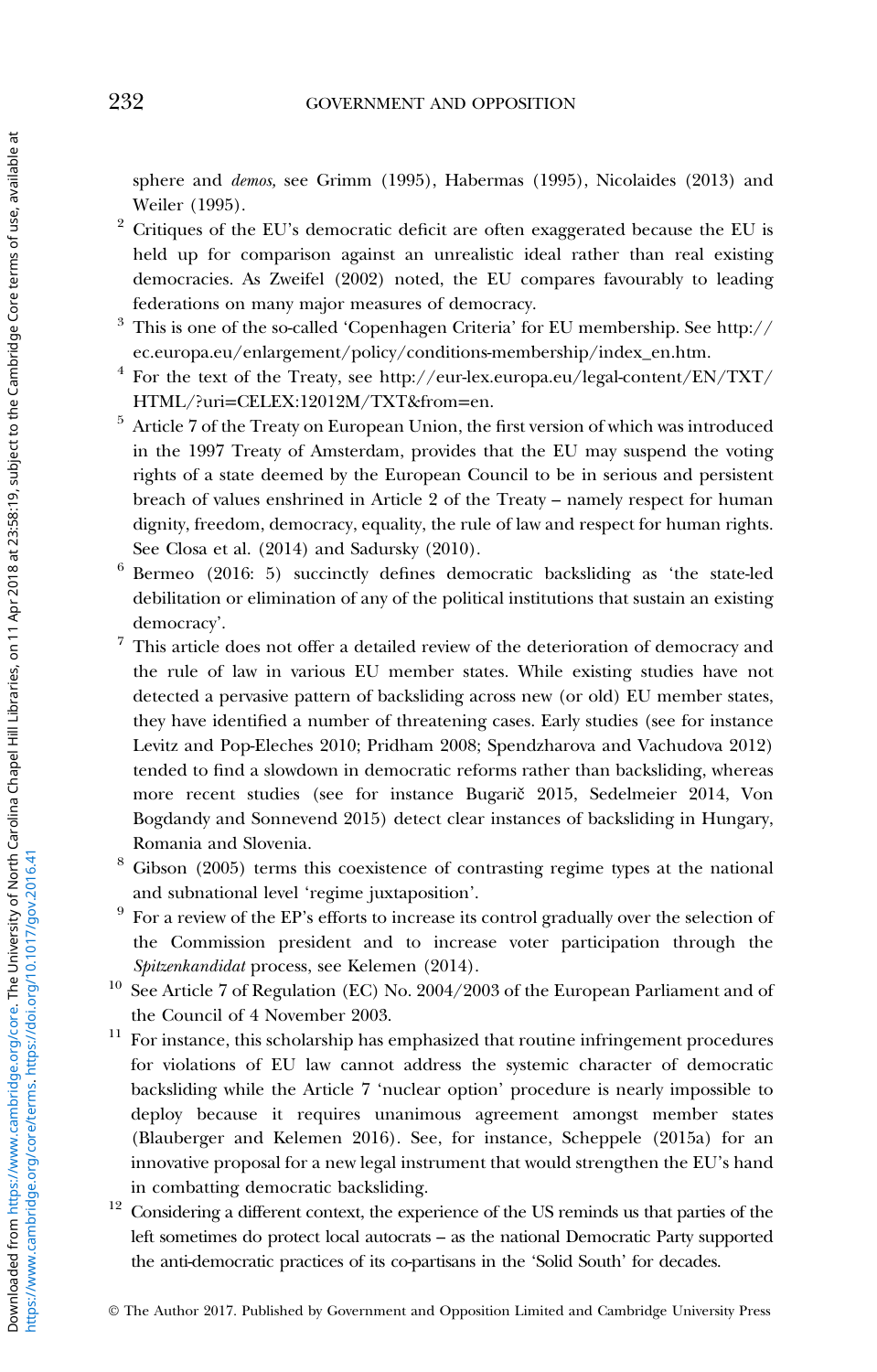- <sup>13</sup> I thank Kim Scheppele and an anonymous reviewer for emphasizing this point to me.
- <sup>14</sup> Article 83(1c) and 83(1m) of Act CLXXXV.
- <sup>15</sup> See http://ec.europa.eu/budget/mycountry/HU/index\_en.cfm for budget information.
- <sup>16</sup> Case C-286/12, *European Commission v Hungary*; See the Commission's press release IP/12/24 of 17 January 2012.
- <sup>17</sup> Communication from the Commission to the European Parliament and the Council, 'A New EU Framework to Strengthen the Rule of Law', 3 November 2014, COM (2014) 158 final.
- <sup>18</sup> See the Tavares Report (European Parliament 2013), prepared by the Parliament's Committee on Civil Liberties, Justice and Home Affairs and endorsed by the plenary in July 2014.
- <sup>19</sup> Communication from the Commission to the European Parliament and the Council, 'A New EU Framework to Strengthen the Rule of Law', 19 March 2014, COM (2014) 158 final/2.
- $20$  One EPP member who clearly had taken a tough line on the Orbán government was Justice Commissioner Viviane Reding. Under her leadership, from 2010 to 2014 the Commission launched a series of legal enforcement actions (so-called infringement procedures) targeting specific actions the Orbán government took as part of its effort to undermine the rule of law and democratic values. This approach alone proved inadequate to resist Orbán's drive to roll back democracy, yet at the same time both she and Commission President Barroso argued that the more threatening Article 7 procedure was in practice a 'nuclear option' (Barroso [2012](#page-23-0)) and 'almost impossible to use' (Reding [2013](#page-26-0)). Therefore, they pushed for the establishment of a new framework specifically designed to address emerging threats to the rule of law.
- <sup>21</sup> See [www.europarl.europa.eu/news/en/news-room/content/20150605IPR63112/html/](www.europarl.europa.eu/news/en/news-room/content/20150605IPR63112/html/Hungary-MEPs-condemn-Orb%C3%A1n%E2%80%99s-death-penalty-statements-and-migration-survey) [Hungary-MEPs-condemn-Orb%C3%A1n%E2%80%99s-death-penalty-statements](www.europarl.europa.eu/news/en/news-room/content/20150605IPR63112/html/Hungary-MEPs-condemn-Orb%C3%A1n%E2%80%99s-death-penalty-statements-and-migration-survey)[and-migration-survey.](www.europarl.europa.eu/news/en/news-room/content/20150605IPR63112/html/Hungary-MEPs-condemn-Orb%C3%A1n%E2%80%99s-death-penalty-statements-and-migration-survey)
- <sup>22</sup> See 'Hungary: EPP Group Firmly Opposed to Death Penalty, Rule of Law Applies to All Member States', EPP press release, 10 June 2015, at [www.eppgroup.eu/press](www.eppgroup.eu/press-release/Hungary%3A-EPP-Group-firmly-opposed-to-death-penalty)[release/Hungary%3A-EPP-Group-](www.eppgroup.eu/press-release/Hungary%3A-EPP-Group-firmly-opposed-to-death-penalty)firmly-opposed-to-death-penalty.
- $23$  The Commission insisted that though the situation in Hungary raised concerns, there was no systemic threat to the rule of law, democracy and fundamental rights (European Parliament [2015](#page-24-0)).
- <sup>24</sup> See EuParl.net [\(2015\)](#page-24-0). For data on EPP voting by party group affiliation, see [www.](www.votewatch.edu) [votewatch.edu](www.votewatch.edu).
- $25$  See above, note 12.
- <sup>26</sup> The crisis was sparked by an illegal move by the previous government, led by the Civic Platform Party, which had sought to pack the Constitutional Court with its preferred judges before leaving office. The outgoing government had the authority to appoint replacements for three Constitutional Court judges who retired in November before it left office, but in addition it also sought to appoint replacements for two judges who were set to retire in December, by which point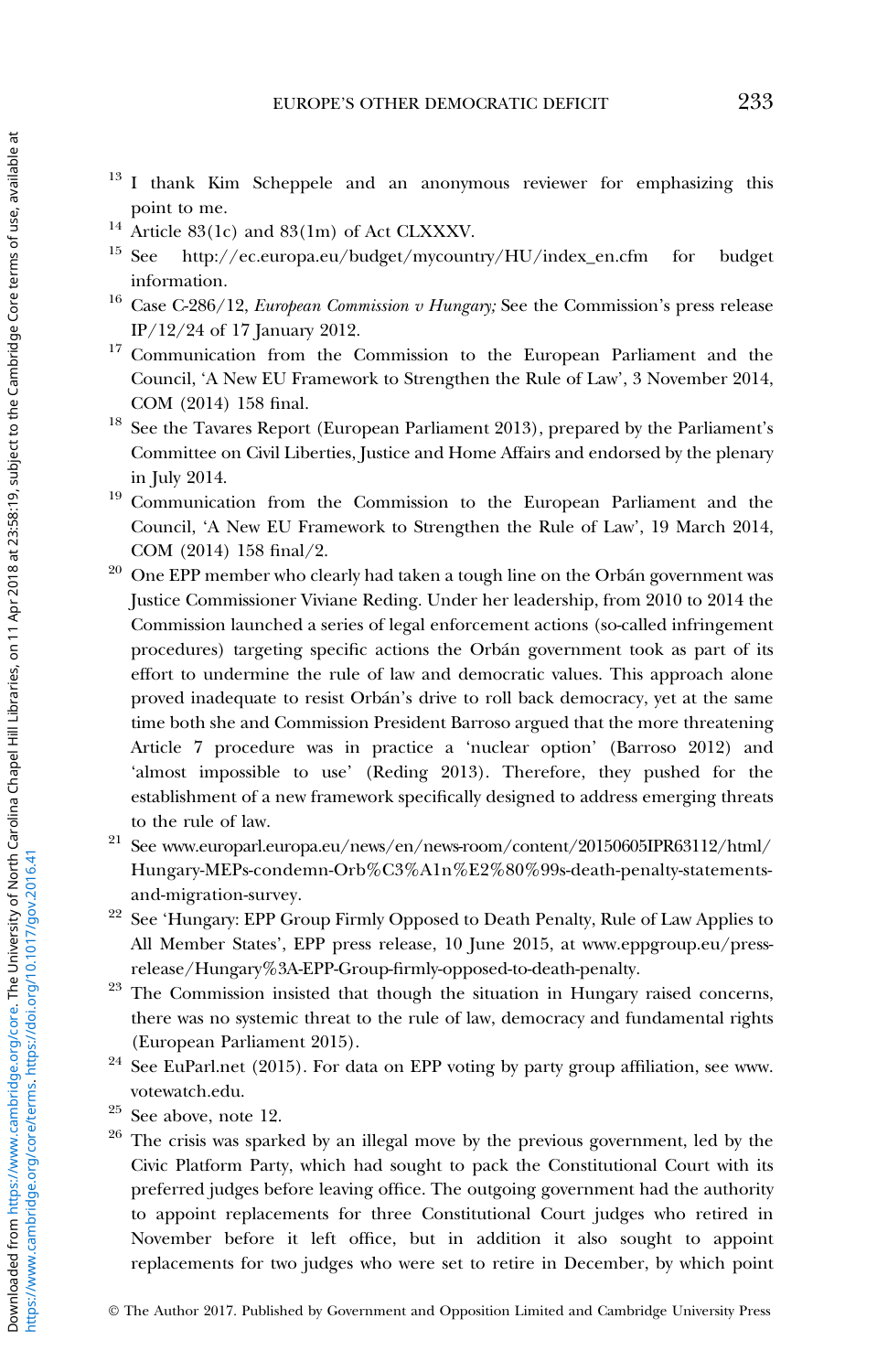<span id="page-23-0"></span>the new government would be in office. On 3 December, the Constitutional Court struck out the latter two appointments, but held that the three judges appointed in November should take their seats on the Court. The government has refused to publish or implement the ruling. See Kelemen ([2016\)](#page-25-0).

- $27$  However, one might argue, equally, that the greater size and strategic significance of Poland should have made it less likely that the EU would challenge the PiS government. Critics often suggest that the EU takes a laxer approach to enforcing EU norms when large, powerful governments violate them than when small, weak ones do.
- <sup>28</sup> Notably Fidesz broke ranks with its EPP group in order to support the PiS government in this vote. For results of the roll-call vote see: [www.votewatch.eu/en/](www.votewatch.eu/en/term8-situation-in-poland-motion-for-resolution-vote-resolution.html) [term8-situation-in-poland-motion-for-resolution-vote-resolution.html](www.votewatch.eu/en/term8-situation-in-poland-motion-for-resolution-vote-resolution.html).
- <sup>29</sup> With Brexit now on the horizon, PiS is likely to become even more isolated as it will lose its most powerful ally in the ECR group.
- <sup>30</sup> See Scheppele ([2016](#page-26-0)), however, for discussion of an approach that might circumvent such a veto.

# **REFERENCES**

- Agence France Presse (2015), 'Polish ex-PM Kaczyński Slams Top Court at Pro-Government Rally', 13 December.
- Barroso, J.M. (2012), 'State of the Union 2012', 12 September, speech at Plenary Session of European Parliament, Strasbourg, Speech/12/596, http://europa.eu/ rapid/press-release\_SPEECH-12-596\_en.htm.
- Benton, A. (2012), 'Bottom-Up Challenges to National Democracy', Comparative Politics, 44(3): 253–71.
- Bermeo, N. (2016), 'On Democratic Backsliding', Journal of Democracy, 27(1): 5–19.
- Blauberger, M. and Kelemen, R.D. (2016), 'Can Courts Rescue National Democracy? Judicial Safeguards Against Democratic Backsliding in the EU', Journal of European Public Policy, published early online, September, http://dx.doi.org/10.1080/ 13501763.2016.1229357.
- Buckley, N. and Foy, H. (2016), 'Poland's New Government Finds a Model in Orbán's Hungary', *Financial Times*, 6 January.
- Bugarič, B. (2015), 'A Crisis of Constitutional Democracy in Post-Communist Europe: "Lands In-Between" Democracy and Authoritarianism', International Journal of Constitutional Law, 13: 219–45.
- Chavez, R.B. (2003), 'The Construction of the Rule of Law in Argentina', Comparative Politics, 35(4): 417–37.
- Cienski, J. (2016a), 'Warsaw Wants to BFF Cameron', Politico Europe, 6 February, [www.politico.eu/article/poland-cameron-brexit-szydlo-kaczynski-democracy/.](www.politico.eu/article/poland-cameron-brexit-szydlo-kaczynski-democracy/)
- Cienski, J. (2016b), 'Polish Judges Wrestle Warsaw Rulers', Politico Europe, 8 March, <www.politico.eu/article/polish-government-vs-judiciary-round-2/>.
- Cienski, J. (2016c), 'Poland's PiS Tells Top Court to Stuff It', Politico Europe, 9 March, [www.politico.eu/article/poland-constituion-tribunal-democracy-kaczynski-rule](www.politico.eu/article/poland-constituion-tribunal-democracy-kaczynski-rule-of-law-pis/)[of-law-pis/](www.politico.eu/article/poland-constituion-tribunal-democracy-kaczynski-rule-of-law-pis/).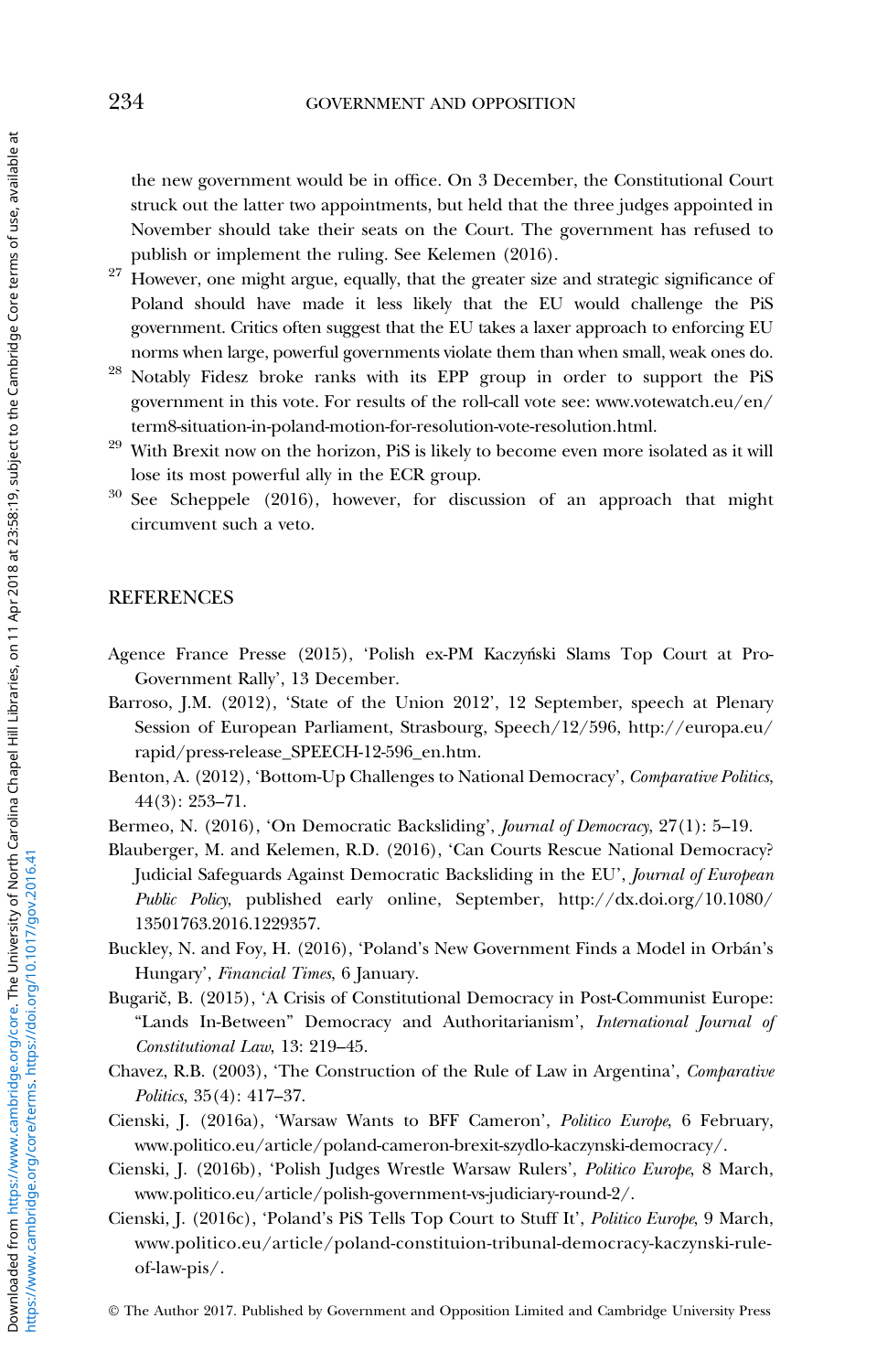- <span id="page-24-0"></span>Cienski, J. (2016d), 'Poland Rebuked for "Crippling" High Court', Politico Europe, 11 March, [www.politico.eu/article/poland-rebuked-for-crippling-constitutional-court-pis](www.politico.eu/article/poland-rebuked-for-crippling-constitutional-court-pis-kaczynski/)[kaczynski/](www.politico.eu/article/poland-rebuked-for-crippling-constitutional-court-pis-kaczynski/).
- Cienski, J. and De la Baume, M. (2016), 'Poland Strikes Back at EU on Media Law', Politico Europe, 8 January, [www.politico.eu/article/poland-strikes-back-at-eu-on](www.politico.eu/article/poland-strikes-back-at-eu-on-media-law-frans-timmermans-stepkowski-andrzej-duda/)[media-law-frans-timmermans-stepkowski-andrzej-duda/](www.politico.eu/article/poland-strikes-back-at-eu-on-media-law-frans-timmermans-stepkowski-andrzej-duda/).
- Closa, C., Kochenov, D. and Weiler, J.H.H. (2014), 'Reinforcing Rule of Law Oversight in the European Union', EUI Working Papers RSCAS 2014/25, Florence.
- De la Baume, M. (2015), 'Black Sheep in the European Parliament', Politico Europe, 25 September, [www.politico.eu/article/black-sheep-in-the-european-parliament](www.politico.eu/article/black-sheep-in-the-european-parliament-viktor-orban-epp-mep/)[viktor-orban-epp-mep/.](www.politico.eu/article/black-sheep-in-the-european-parliament-viktor-orban-epp-mep/)
- De la Baume, M. (2016), 'EU Launches "Rule of Law" Probe of Poland', Politico Europe, 13 January, [www.politico.eu/article/poland-probe-rule-of-law-eu-commission](www.politico.eu/article/poland-probe-rule-of-law-eu-commission-timmermans/)[timmermans/.](www.politico.eu/article/poland-probe-rule-of-law-eu-commission-timmermans/)
- Deutsche Welle (2014), 'OSCE: Hungary's Ruling Fidesz Victory Because of "Undue Advantage"', 7 April, [www.dw.com/en/osce-hungarys-ruling-](www.dw.com/en/osce-hungarys-ruling-fidesz-victory-because-of-undue-advantage/a-17549530)fidesz-victory-because[of-undue-advantage/a-17549530](www.dw.com/en/osce-hungarys-ruling-fidesz-victory-because-of-undue-advantage/a-17549530).
- EPP Group (European People's Party) (2013), 'EP Report on Hungary: EPP Group Rejects the Use of Double Standards', 3 July, [www.eppgroup.eu/press-release/EPP-](www.eppgroup.eu/press-release/EPP-Group-rejects-the-use-of-double-standards)[Group-rejects-the-use-of-double-standards](www.eppgroup.eu/press-release/EPP-Group-rejects-the-use-of-double-standards).
- EuParl.net (2015), 'Hungary: MEPs Call for Threats to the Rule of Law to be Monitored', 16 December, http://euparl.net/9353000/1/j9vvhskmycle0vf/vjzwjpvuytxn? ctx=vh77h7u7qdx6.
- EurActiv (2012), 'Romania, Bulgaria Set to Fail Their Biggest Test', 13 July, [www.euractiv.](www.euractiv.com/section/justice-home-affairs/news/romania-bulgaria-set-to-fail-their-biggest-test/) [com/section/justice-home-affairs/news/romania-bulgaria-set-to-fail-their-biggest-test/.](www.euractiv.com/section/justice-home-affairs/news/romania-bulgaria-set-to-fail-their-biggest-test/)
- European Commission (2016), 'Commission Recommendation Regarding the Rule of Law in Poland', 27 July 2016, C(2016)5703 final.
- European Parliament (2013), 'Resolution of 3 July 2013 on the Situation of Fundamental Rights: Standards and Practices in Hungary (Pursuant to the European Parliament Resolution of 16 February 2012)', 2012/2130(INI), P7\_TA(2013)0315, A7-0229/2013 ['Tavares Report'].
- European Parliament (2015), 'Hungary: No Systemic Threat to Democracy, Says Commission, But Concerns Remain', press release, 2 December.
- European Parliament (2016), 'Resolution of 13 April 2016 on the Situation in Poland', 2015/3031(RSP), P8\_TA(2016)0123.
- Føllesdal, A. and Hix, S. (2006), 'Why There is a Democratic Deficit in the EU: A Response to Majone and Moravcsik', Journal of Common Market Studies, 44: 533.
- Fox, J. (1994), 'Latin America's Emerging Local Politics', Journal of Democracy, 5(2): 105–16.
- Foy, H. (2016), 'Jarsoław Kaczyński: Poland's Kingmaker', Financial Times, 26 February.
- Freedom House (2012), 'Nations in Transit, Hungary Country Report', [https://freedom](https://freedomhouse.org/report/nations-transit/2012/hungary) [house.org/report/nations-transit/2012/hungary](https://freedomhouse.org/report/nations-transit/2012/hungary).
- Freedom House (2014), 'Nations in Transit, Hungary Country Report', [https://freedom](https://freedomhouse.org/report/nations-transit/2014/hungary) [house.org/report/nations-transit/2014/hungary](https://freedomhouse.org/report/nations-transit/2014/hungary).
- Freedom House (2015), 'Nations in Transit, Hungary Country Report', [https://freedom](https://freedomhouse.org/report/nations-transit/2015/hungary) [house.org/report/nations-transit/2015/hungary](https://freedomhouse.org/report/nations-transit/2015/hungary).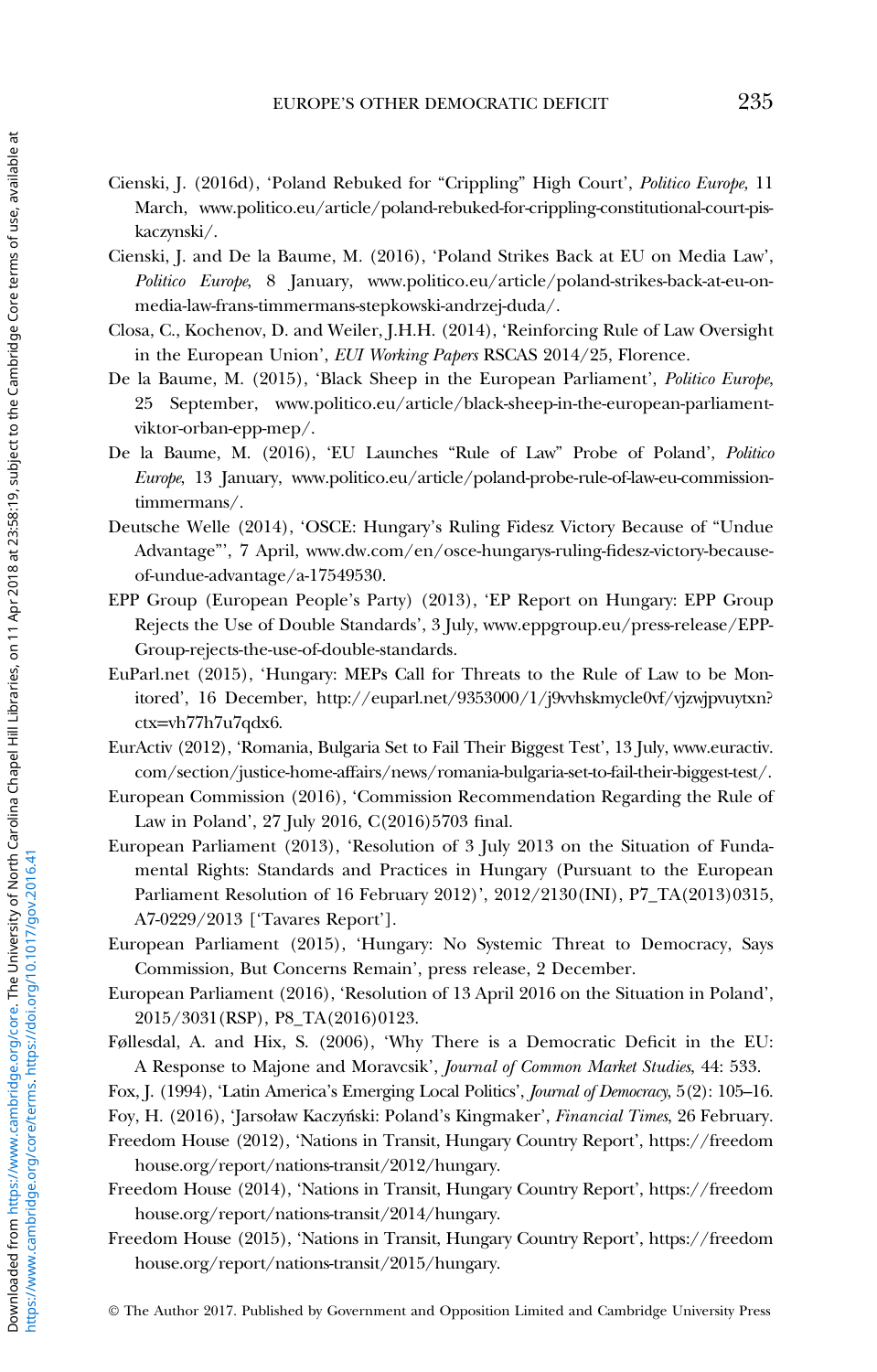- <span id="page-25-0"></span>Gera, V. (2016), 'Polish Constitutional Court Strikes Down New Rules on Court', Associated Press, 9 March.
- Gibson, E. (2005), 'Boundary Control: Subnational Authoritarianism in Democratic Countries', World Politics, 58: 101–32.
- Gibson, E. (2012), Boundary Control (New York: Cambridge University Press).
- Giraudy, A. (2010), 'The Politics of Subnational Undemocratic Regime Reproduction in Argentina and Mexico', Journal of Politics in Latin America, 2: 53–84.
- Giraudy, A. (2015), Democrats and Autocrats: Pathways of Subnational Undemocratic Regime Continuity within Democratic Countries (Oxford: Oxford University Press).
- Gervasoni, C. (2010), 'A Rentier Theory of Subnational Regimes', World Politics, 62(2): 302–40.
- Grimm, D. (1995), 'Does Europe Need a Constitution?', European Law Journal, 1(3): 282–302.
- The Guardian (2016), 'Polish President Signs Bill Putting State Media Under Government Control', 7 January, [www.theguardian.com/world/2016/jan/07/poland-president](www.theguardian.com/world/2016/jan/07/poland-president-signs-bill-putting-state-media-under-government-control)[signs-bill-putting-state-media-under-government-control](www.theguardian.com/world/2016/jan/07/poland-president-signs-bill-putting-state-media-under-government-control).
- Habermas, J. (1995), 'Remarks on Dieter Grimm's "Does Europe Need a Constitution?"', European Law Journal, 1(3): 303–7.
- Kelemen, R.D. (2014), 'A President for the People', Foreign Affairs, 30 June, [https://](https://www.foreignaffairs.com/articles/western-europe/2014-06-30/president-people) [www.foreignaffairs.com/articles/western-europe/2014-06-30/president-people.](https://www.foreignaffairs.com/articles/western-europe/2014-06-30/president-people)
- Kelemen, R.D. (2015a), 'EPP ♥ Orbán', Politico Europe, 18 June, [www.politico.eu/](www.politico.eu/article/epp-defends-hungary-orban-against-criticism/) [article/epp-defends-hungary-orban-against-criticism/.](www.politico.eu/article/epp-defends-hungary-orban-against-criticism/)
- Kelemen, R.D. (2015b), 'Europe's Hungary Problem', Foreign Affairs, 20 September, <https://www.foreignaffairs.com/articles/europe/2015-09-20/europes-hungary-problem>.
- Kelemen, R.D. (2016), 'Poland's Constitutional Crisis', Foreign Affairs, 25 August, [https://www.foreignaffairs.com/articles/poland/2016-08-25/polands-constitutional](https://www.foreignaffairs.com/articles/poland/2016-08-25/polands-constitutional-crisis/)[crisis/](https://www.foreignaffairs.com/articles/poland/2016-08-25/polands-constitutional-crisis/).
- Kirchik, J. (2013), 'EU Conservatives Have a Hungary Problem', Spiegel Online, 29 May, [www.spiegel.de/international/europe/hungarian-government-puts-european](www.spiegel.de/international/europe/hungarian-government-puts-european-conservatives-in-tough-spot-a-902620.html)[conservatives-in-tough-spot-a-902620.html](www.spiegel.de/international/europe/hungarian-government-puts-european-conservatives-in-tough-spot-a-902620.html).
- Kisilowski, M. (2015), 'Poland's "Overnight Court" Breaks All the Rules', Politico Europe, 8 December, [www.politico.eu/article/law-vs-justice-poland-constitution-judges/.](www.politico.eu/article/law-vs-justice-poland-constitution-judges/)
- Kochenov, D. (2015), 'Biting Intergovernmentalism', The Hague Journal of the Rule of Law, 7: 153–74.
- Kochenov, D. and Pech, L. (2016), 'Better Late than Never? On the Commission's Rule of Law Framework and its First Activation', Journal of Common Market Studies, 54(5): 1062–74.
- Kroet, C. (2016), 'Luxembourg Foreign Minister: Hungary Should Leave EU', Politico Europe, 13 September, [www.politico.eu/article/luxembourg-foreign-minister-jean](www.politico.eu/article/luxembourg-foreign-minister-jean-asselborn-hungary-should-leave-eu/)[asselborn-hungary-should-leave-eu/.](www.politico.eu/article/luxembourg-foreign-minister-jean-asselborn-hungary-should-leave-eu/)
- Levitz, P. and Pop-Eleches, G. (2010), 'Why No Backsliding? The European Union's Impact on Democracy and Governance Before and After Accession', Comparative Political Studies, 43(4): 457–85.
- McMann, K. (2006), Economic Autonomy and Democracy (New York: Cambridge University Press).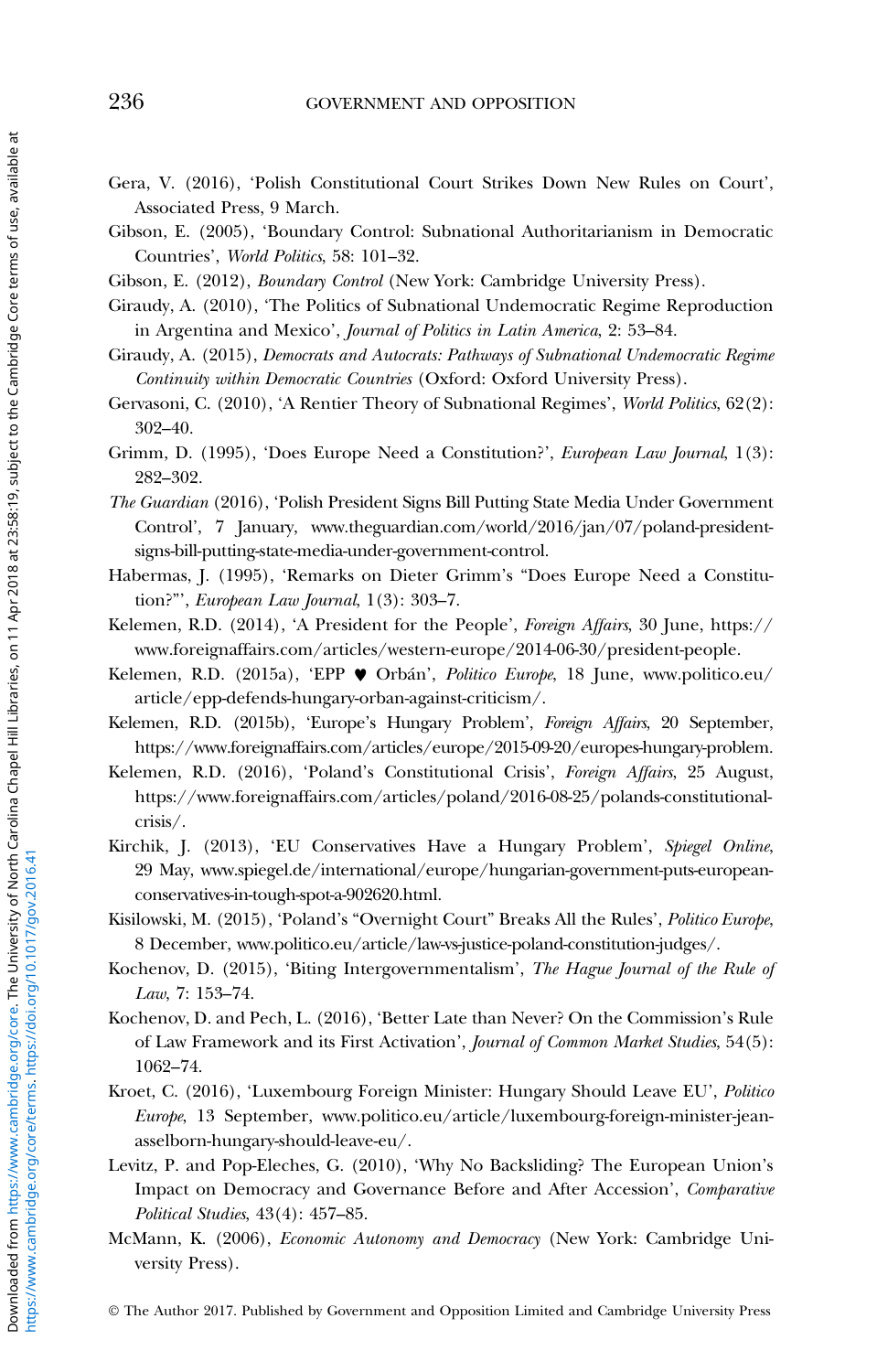- <span id="page-26-0"></span>Müller, J.W. (2013a), 'Defending Democracy Within the EU', Journal of Democracy, 24(2): 138–49.
- Müller, J.W. (2013b), 'What, if Anything, is Wrong with a Copenhagen Commission?', Transatlantic Academy Working Paper, 24 July.
- Nicolaides, K. (2013), 'European Democracy and Its Crisis', Journal of Common Market Studies, 51(2): 351–69.
- O'Donnell, G. (1993), 'On the State, Democratization and Some Conceptual Problems', World Development, 21(8): 1355–69.
- Ost, D. (2016), 'Regime Change in Poland, Carried Out from Within', The Nation, 8 January, [www.thenation.com/article/regime-change-in-poland-carried-out-from](www.thenation.com/article/regime-change-in-poland-carried-out-from-within/)[within/](www.thenation.com/article/regime-change-in-poland-carried-out-from-within/).
- Parliamentary Assembly of the Council of Europe. (2013), 'Request for the Opening of a Monitoring Procedure in Respect of Hungary', Resolution 1941, 25 June.
- Perju, V. (2015), 'The Romanian Double Executive and the 2012 Constitutional Crisis', International Journal of Constitutional Law, 13(1): 246–78.
- Peter, L. (2013), 'Hungary Row: EU Party Allies "Back Orban"', BBC News, 17 April, www.bbc.com/news/world-europe-22183871.
- Pridham, G. (2008), 'The EU's Political Conditionality and Post-Accession Tendencies: Comparisons from Slovakia and Latvia', Journal of Common Market Studies, 46(2): 365–87.
- Rankin, J. (2016a), 'Brussels Launches Unprecedented Inquiry into Rule of Law in Poland', The Guardian, 13 January.
- Rankin, J. (2016b), 'Poland's Rule of Law Under Systemic Threat, Says EU Executive', The Guardian, 27 July.
- Reding, V. (2013), 'The EU and the Rule of Law What Next?', speech at Centre for European Policy Studies, 4 September, Brussels, http://europa.eu/rapid/pressrelease\_SPEECH-13-677\_en.htm.
- Riegert, B. (2012), 'In EU, Party Politics Unite and Divide', Deutsche Welle, 19 July, <www.dw.com/en/in-eu-party-politics-unite-and-divide/a-16108944>.
- Sadursky, W. (2010), 'Adding Bite to a Bark: The Story of Article 7, EU Enlargement and Jörg Haider', Columbia Journal of European Law, 16: 385.
- Scheppele, K.L. (2013a), 'Guest Post: Constitutional Revenge', blog, The Conscience of a Liberal, New York Times, 1 March.
- Scheppele, K.L. (2013b), 'Not Your Father's Authoritarianism: The Creation of the "Frankenstate", Newsletter of the European Politics and Society Section of the American Political Science Association, Winter, pp. 5–9.
- Scheppele, K.L. (2015a), 'Systemic Infringement Actions: How to Enforce EU Values without Treaty Change', paper presented at the Council of European Studies Conference, 8–10 July 2015, Paris.
- Scheppele, K.L. (2015b), 'Understanding Hungary's Constitutional Revolution', in A. Von Bogdandy and P. Sonnevend (eds), Constitutional Crisis in the European Constitutional Area (Oxford: Hart Publishing): 111–24.
- Scheppele, K.L. (2016), 'EU Can Still Block Hungary's Veto on Polish Sanctions', Politico Europe, 11 January, [www.politico.eu/article/eu-can-still-block-hungarys](www.politico.eu/article/eu-can-still-block-hungarys-orban-veto-on-polish-pis-sanctions/)[orban-veto-on-polish-pis-sanctions/.](www.politico.eu/article/eu-can-still-block-hungarys-orban-veto-on-polish-pis-sanctions/)